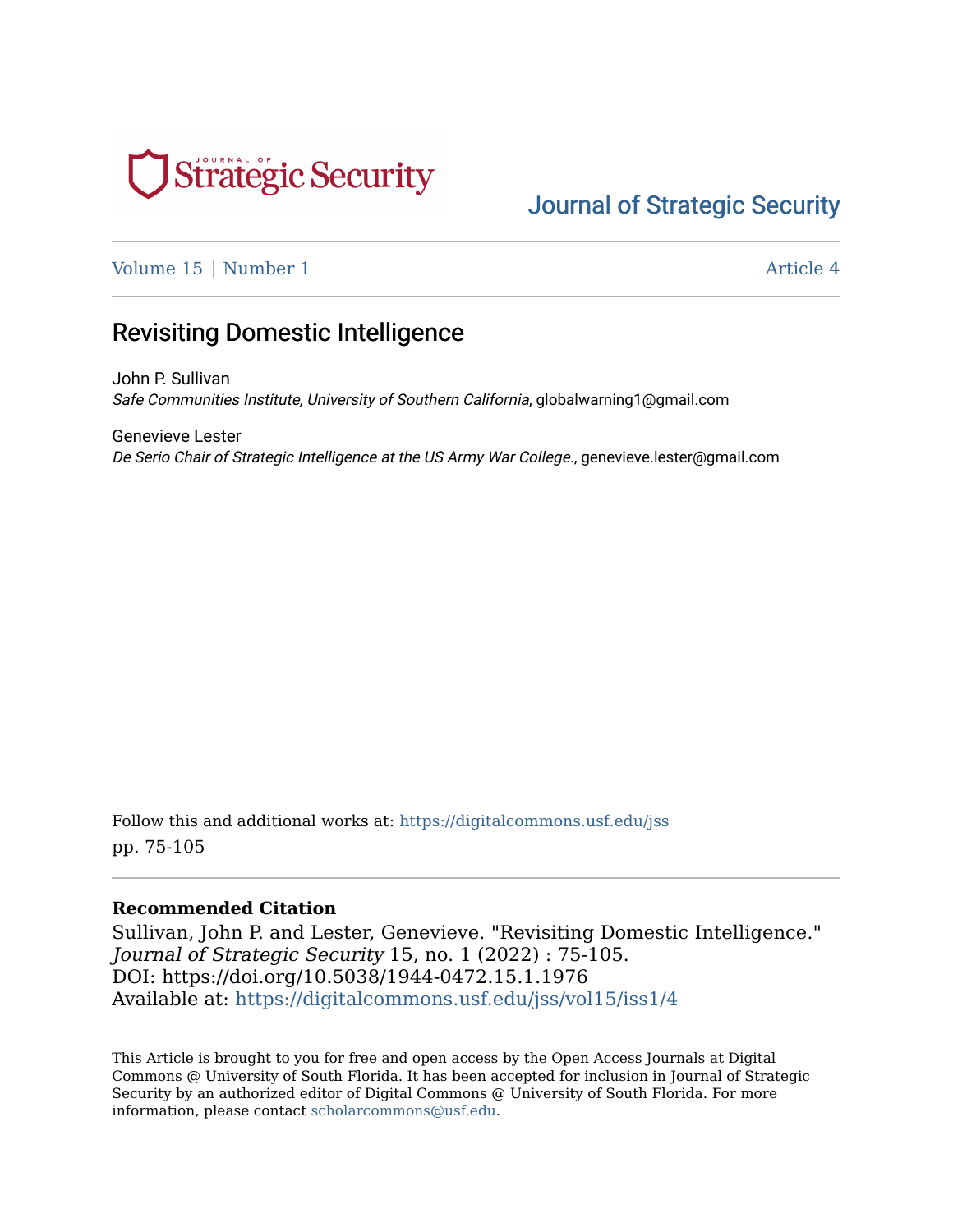### **Revisiting Domestic Intelligence**

#### Abstract

This article looks at the evolution of US domestic intelligence prior to and since 9/11 in light of the Capitol attacks. It also reviews the literature and practice of intelligence reform in the context of foreign comparative experience (France, UK, Canada, Australia). It looks at the promise of fusion centers, cocontemporay domestic intelligence models, and the continuing need for domestic intelligence reform.

**Additional Keywords:** Domestic Intelligence, Intelligence Reform, Intelligence Fusion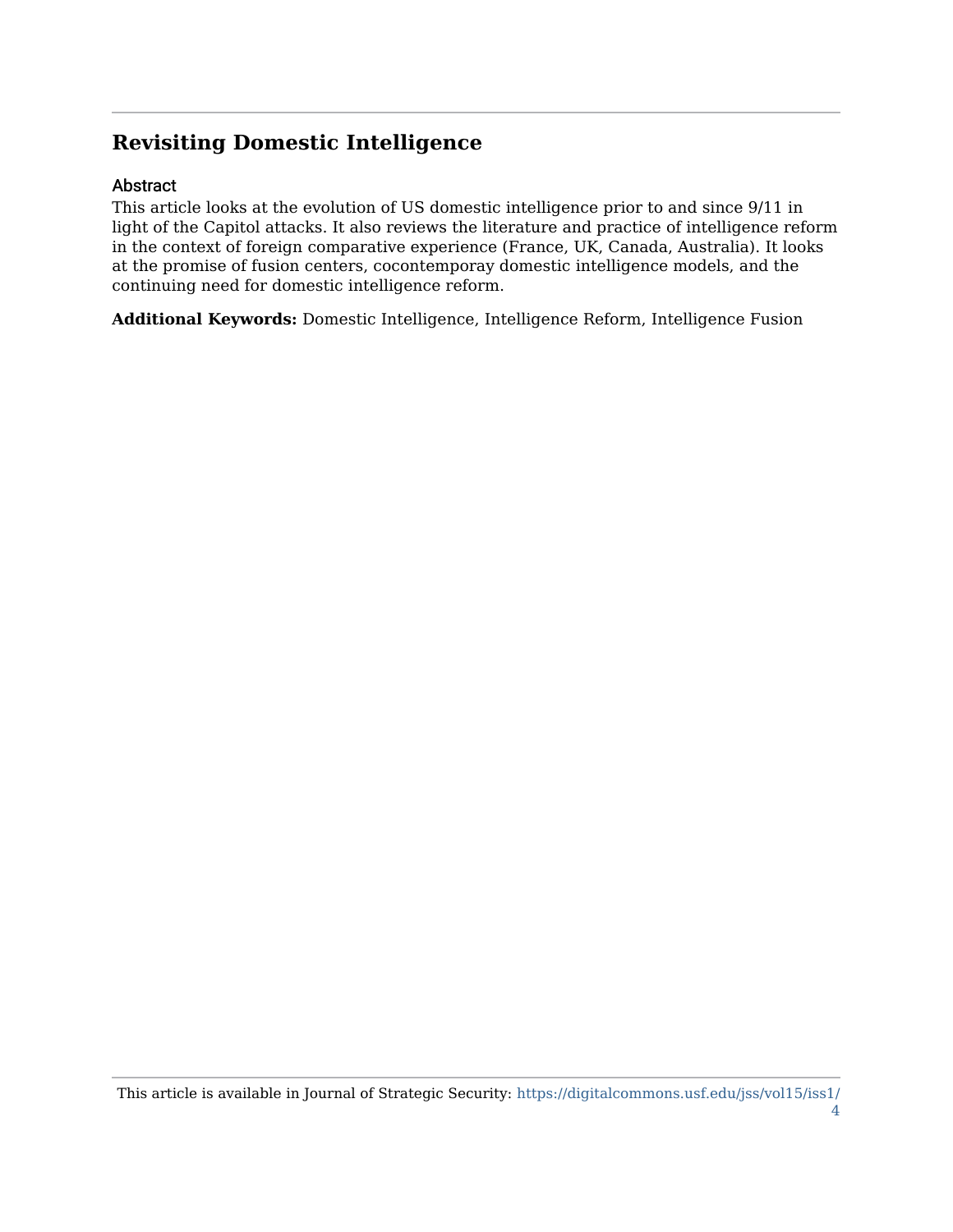# **Introduction**

The January 6, 2021 attack on the United States Capitol exposed seams in the domestic intelligence framework of the United States.<sup>1</sup> While the full story is yet to be told, initial reports suggest a breakdown in interagency threat assessment and communications.2 Indeed, some officials blame a breakdown in intelligence—specifically sharing threat intelligence among agencies—for the operational deficiencies in response.<sup>3</sup> This lack of early warning raises concerns about the interagency threat assessment and information sharing capacity of the nation's law enforcement, police and intelligence organizations. In addition to numerous open source indicators on social media, at least some law enforcement agencies were aware of potential threats. For example, on the eve of the insurrection, reports from the Federal Bureau of Investigation (FBI) field office in Norfolk, Virginia detailed specific threats to the Capitol but that threat information did not make it to Capitol Police commanders.<sup>4</sup>

A comprehensive assessment of the intelligence function and operational facets of the response to the insurrection—both the immediate attack and conditions leading up to it—are warranted.<sup>5</sup> Many questions remain. Was the event an intelligence failure? <sup>6</sup> If so of what type: Was it an operational failure or was it a failure of operations-intelligence fusion?<sup>7</sup> While preliminary inquiries have shown that the flow of information among agencies was far from perfect, the comprehensive operational dimensions of those transactions have not yet been fully evaluated. Toward that end, some analysts, such as Brian Michael Jenkins, have suggested a national commission to investigate the attacks.<sup>8</sup>

While efforts to form a commission similar to the 9/11 Commission<sup>9</sup> have failed to materialize due to partisan resistance,<sup>10</sup> there is a need to address the still unresolved foundations of domestic intelligence.<sup>11</sup> For that assessment, this article provides an overview of the historical context of domestic intelligence in the United States, defines the scope of the domestic intelligence enterprise, and assesses the post-9/11 reforms. Finally, it shares foreign perspectives on intelligence to inform current and future debate.<sup>12</sup>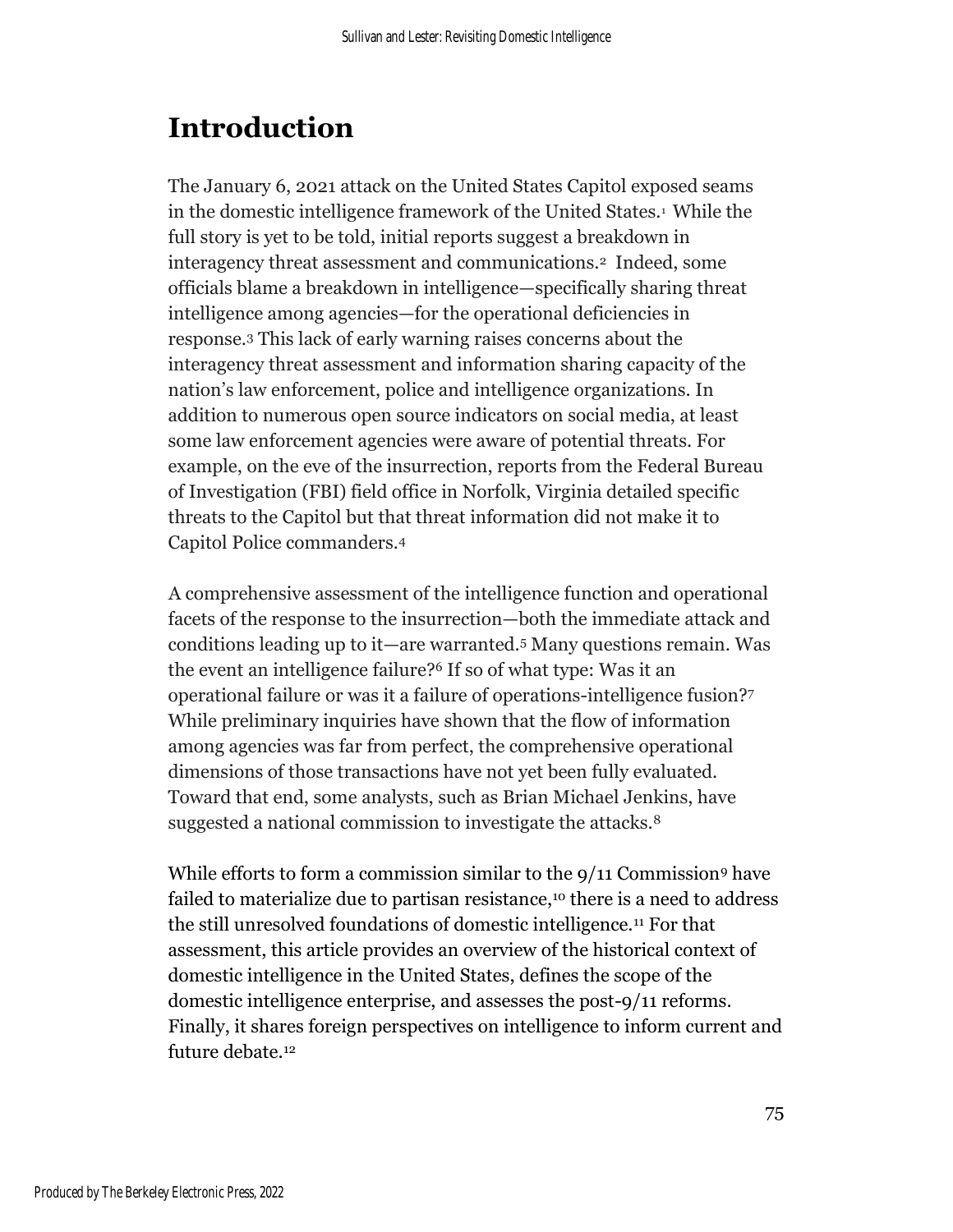### Defining Domestic Intelligence

What is domestic intelligence? This question is recurring; one that tends to rise to the forefront after a security crisis or significant threat. The contemporary discussionof domestic intelligence andallofits ramifications was, of course, catalyzedbythe September 11, 2001attacks, whichexposed theUnited States tothethreatofglobalterrorism. Theattacksengendereda rangeof new approaches to the relationship between law enforcement and intelligence, and challenged the conventional conceptionofhowthe different levels of intelligence and law enforcement should interact with each other within the United States. Since 9/11 is widely described as an intelligence failure, it is natural that an examination of intelligence structure–both foreign and domestic, as well as across that divide—arose.<sup>13</sup> The discussion of domestic intelligence has arisen again in light of the insurrection on January 6, 2021, when Trump-supporters attacked the Capitol in an attempt to stop the certification of the newly-elected President Biden. While the insurrection raised legion political questions, it also—once again—raised the specter of a failure of both law enforcement and domestic intelligence-sharing.

Within the American context, *domestic intelligence* has been defined by what it is not—other than foreign. <sup>14</sup> Indeed, most contemporary discussion has focused on bridging the foreign-domestic intelligence divide because this divide is most extreme within the United States. 15 In addition, many discussions of domestic intelligence have been focused on counterterrorism (CT), thus "the term domestic intelligence and homeland security intelligence are often used colloquially and interchangeably by some observers."<sup>16</sup>

According to Sherman Kent, widely viewed as the father of contemporary intelligence analysis, intelligence involves knowledge, organization and activity. In Kent's view, this was focused on "highlevel, foreign, positive intelligence" and excluded happenings in the United States—what Kent called the domestic scene, and the police function. Kent viewed these as "security intelligence."<sup>17</sup> This distinction carries over into current practice and understanding. For example, Ambassador John Negroponte (the first Director of National Intelligence (DNI)) described three separate *"*dimensions of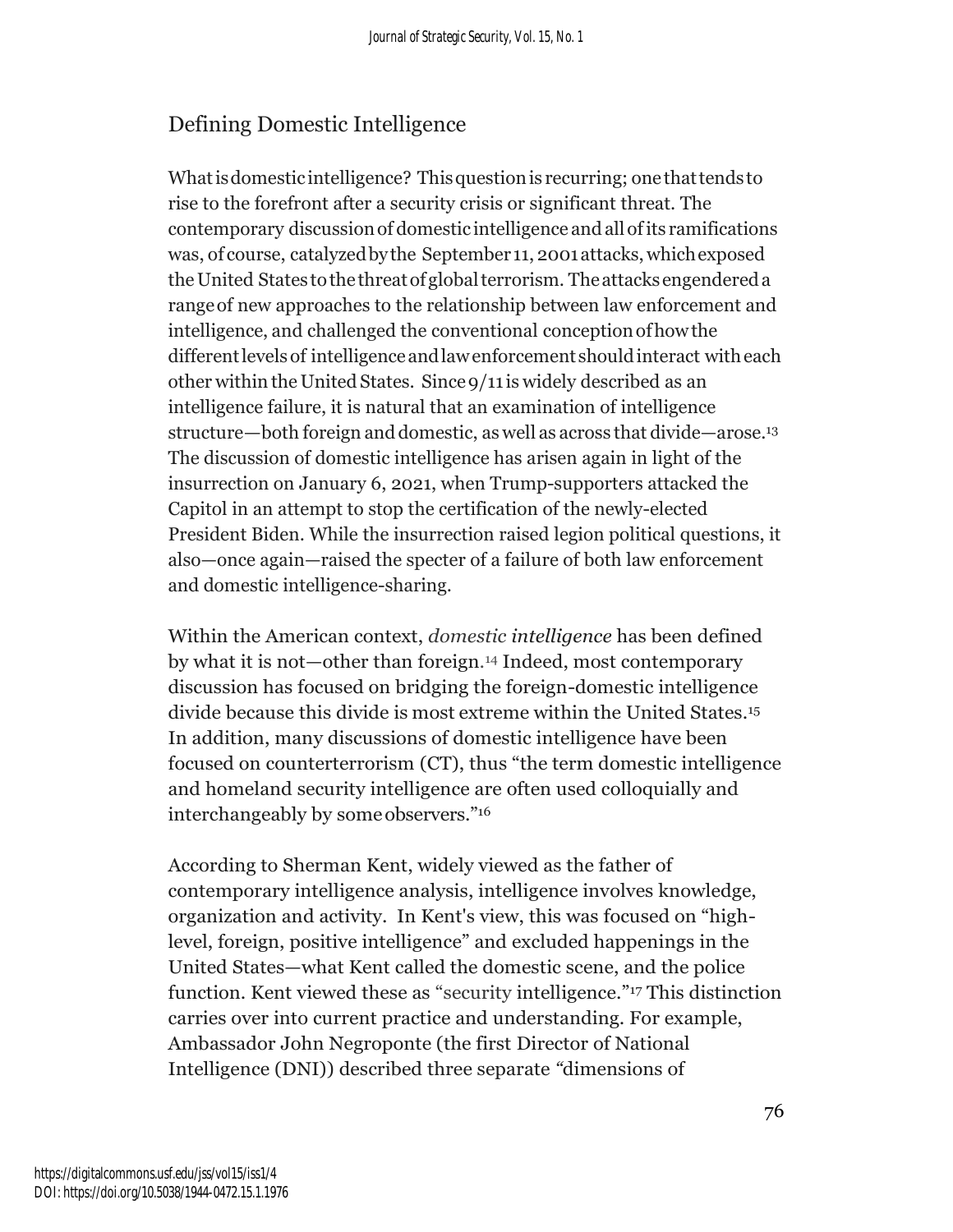intelligence-foreign, military, and domestic."<sup>18</sup> Randol suggests that "homeland security intelligence" is an integrating element that can be superimposed upon this construct, yet Randol notes, "With respect to institution building, the approach remains federal-centric." 19

Of importance to the current discussion is the fact that, traditionally, most consider domestic intelligence to be almost a purely federal endeavor, although all levels of U.S. government, local, state, and federal have domestic intelligence rolesand functions. As a consequence, part of the domestic intelligence debate involves understanding the distinctions and interactions between internal security and law enforcement.

To Kent, security intelligence is:

the intelligence behind the police function. Its job is to protect the nation and its members from malefactors who are working to our national and individual hurt one of its most dramatic forms it is the intelligence which continuously is trying to put the finger on clandestine agents sent here by foreign powers. In another, it is the activity which protects our frontiers against other undesirable gatecrashers; illegal entrants, smugglers, dope runners. By and large, security intelligence is the knowledge and the activity which our defensive police forces must have before they take specific action against the individual ill-wisheror ill-doer.<sup>20</sup>

In a RAND study on reorganizing domestic intelligence in the United States, Treverton defined domestic intelligence as:

efforts by government organizations to gather, assess, and act on information about individuals or organizations in the United States or U.S. persons elsewhere that is not necessarily related to the investigation of a known past criminal act specific planned criminal activity. 21

Treverton asserts that collection, analysis, and action are the three core functions of domestic intelligence. <sup>22</sup> While that is certainly true, the questions before us are rather more complex: How are those functions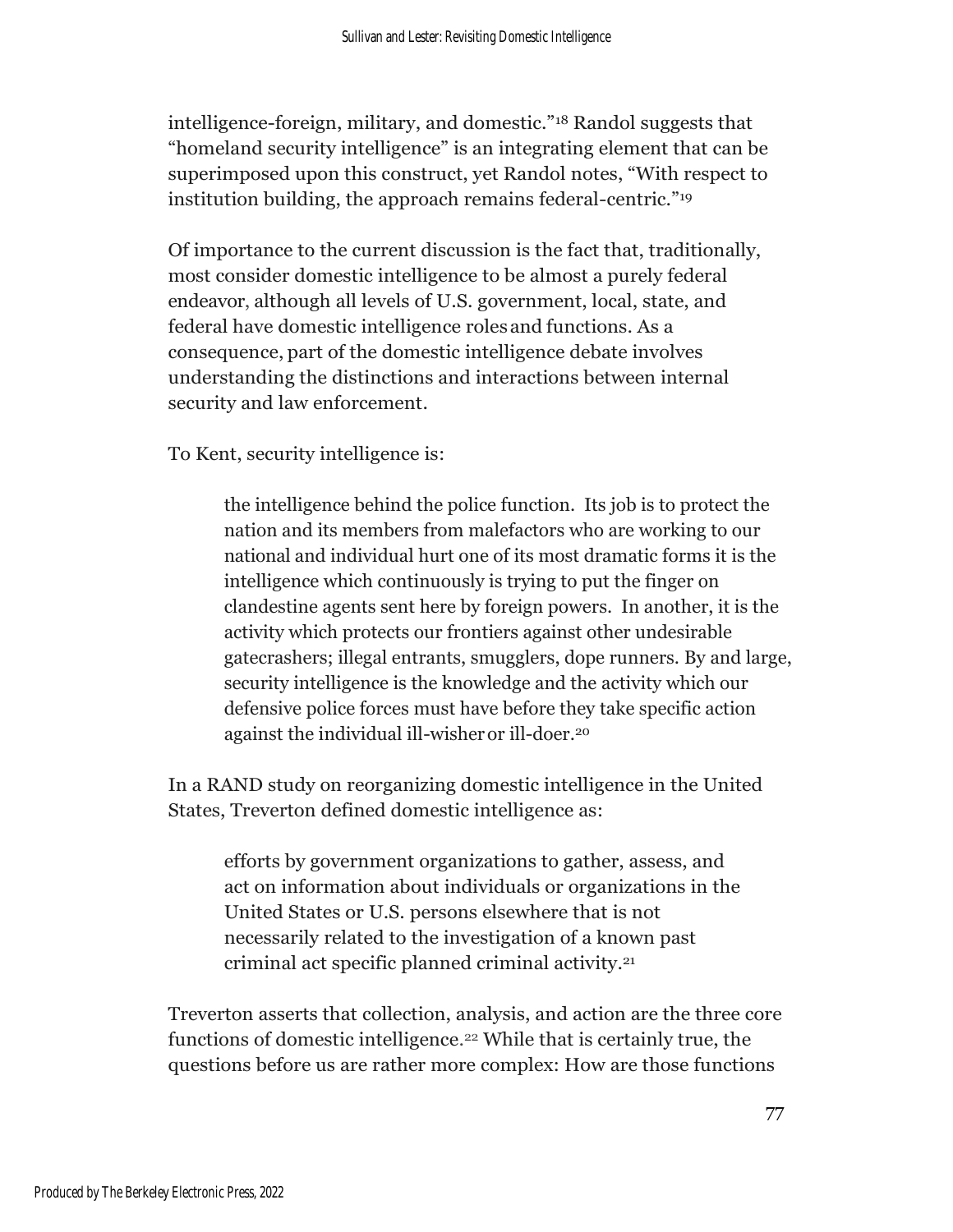organized within the federal government, among the various states, with local police and sheriffs, upon what basis, and to what operational end? Further, how do current domestic operations engage with civil liberties, and what is the historical and political context within which all of this is occurring?

# Historical Context of the US Domestic Intelligence **Discussion**

Wide-ranging—and critical—discussions of domestic intelligence activities within the United States are not new. The last major focus on these issues was in the 1970s, when a series of scandals in the national political arena focused attention on the intelligence community and its methods. Crucially, in 1974—in the wake of the Watergate scandal— the *New York Times* published Hersh's expose of the Central Intelligence Agency's (CIA) covert activities abroad as well as its alleged illegal activities within the United States.<sup>23</sup> In January of the following year, several investigatory commissions were established to determine the depth and breadth of the alleged abuses.

The *President's Commission on CIA Activities Within the United States,* headed by Vice-President Nelson Rockefeller, was the first investigative effort. <sup>24</sup> Formed by President Gerald Ford on January 4, 1975, it issued a single report in 1975, which delineated some CIA abuses, including mail opening and surveillance of domestic dissident groups. The Rockefeller Commission found that while there were individual incidents of abuse and improper activity, the bulk of CIA activity in the domestic arena was consistent with its statutory authority and mandate. The Rockefeller Commission was widely viewed as a whitewash and the debate on domestic intelligence was continued in the subsequent Church and Pike Committees.<sup>25</sup>

While the Rockefeller Commission laid the groundwork for opening up intelligence and exposing its activities to policymakers and the public, the turning point for a public discussion of intelligence came with congressional inquiry into alleged intelligence excesses. In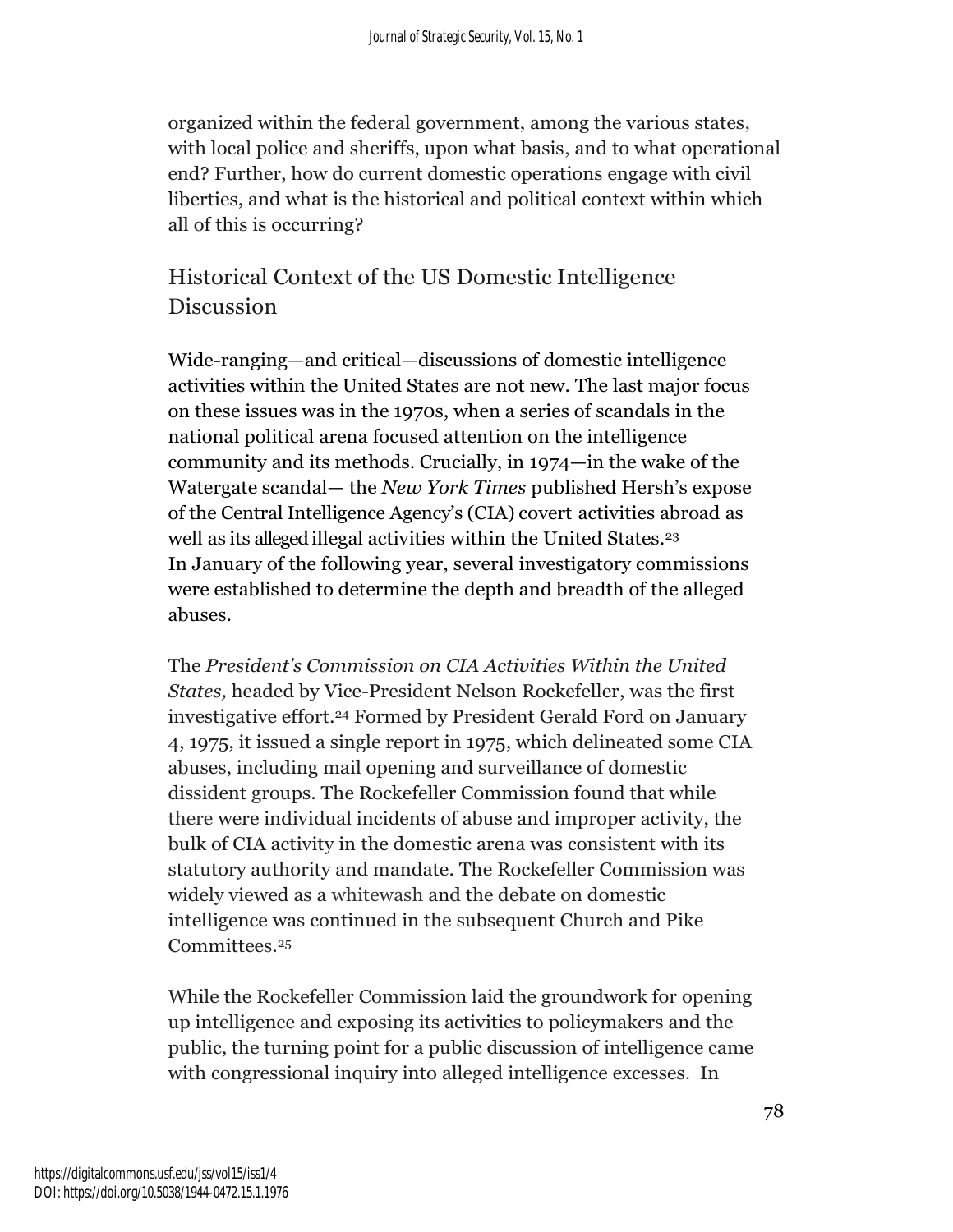January 1975, the Senate established a committee—the *United States Senate Select Committee to Study Governmental Operations with Respect to Intelligence Activities*—led by Sen. Frank Church (D-ID), while the House investigation, led by Congressman Pike, began its work some months later. The Pike Committee investigation attracted criticism, due to its inappropriate handling of classified material and the sloppy nature of the investigation. The committee report leaked in its entirety to the *Village Voice.*<sup>26</sup>

The Church Committee, in contrast, was able to balance against the negative perception of the Pike Committee and attract a level of bipartisan support for its activities.<sup>27</sup> Senator Frank Church's presidential aspirations heightened the profile of the committee; he was eager for the limelight and used his committee's investigations to help him obtain it.<sup>28</sup> It was discovered through the Church Committee investigation, which lasted around 16 months, that the CIA, FBI and NSA had each focused some of their intelligencegathering capabilities internally, on American citizens.<sup>29</sup> The form these operations took varied with the agencies involved.

Most notoriously, the FBI investigated, infiltrated, and attempted to disrupt the activities of student groups, labor organizations, and other social groups. Citizens were harassed and threatened by FBI agents in response to what Sen. Walter Mondale called an "enormous unrestricted fear about the American people."<sup>30</sup> The activities of the FBI ranged from the obscene to the ridiculous and focused on a range of targets—from the high profile to the regular citizen. As an example, the Bureau tried to convince Dr. Martin Luther King Jr. to commit suicide by threatening to expose his alleged sexual dalliances. Women's organizations and peace groups were infiltrated by agents and their activities disrupted by these *agents provocateur.* Most shocking was that these activities of the federal government were conducted with minimal to no oversight.

As scholar Theoharis puts it:

[The Church Committee] discovered that the presidents and their attorneys general in some cases had no knowledge of the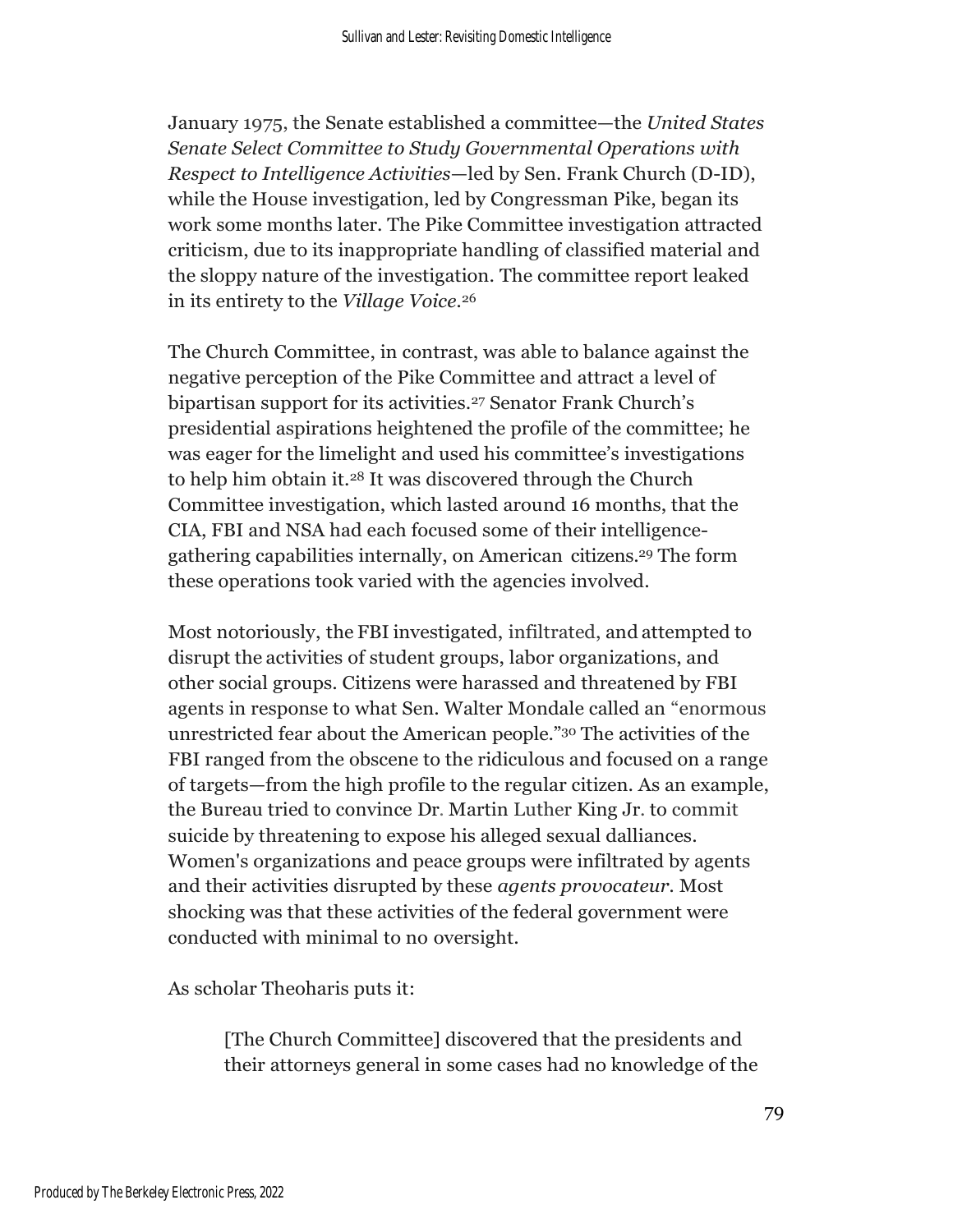scope and purpose of highly questionable FBI activities and in others sought to avoid meeting their oversight responsibilities. They also discovered that FBI investigations were not confined to criminals or suspected spies but also targeted individuals and organizations engaged in legitimate political activities.<sup>31</sup>

The FBI was not the only agency exposed by the investigations of the Church Committee. The CIA had also been involved domestically in intelligence operations, in the form of OPERATION CHAOS, intended to gather information on American dissidents. Ultimately, the illegal CIA operation collected files on *1,200* American citizens.<sup>32</sup> The NSA was also involved in questionable activities directed against the American people in the form of two operations: Projects SHAMROCK and MINARET; the first involved opening personal telegrams over the course of thirty years, and the second focused on the electronic surveillance of American citizens.<sup>33</sup> The Church Committee revelations led to a series of reforms, particularly the establishment of oversight mechanisms in the House and Senate, as well as a legal structure to control the gathering of foreign intelligence in the United States—the Foreign Intelligence Surveillance Act (FISA), passed in 1978.

In retrospect, the turmoil and debate over intelligence abuses and liberty interests in the 1960s and 1970s are a crucial inflection point. While the bureaucratic construct has changed—and will continue to do so—the balance between intelligence and liberty is one of constant debate and refinement and these mid-twentieth century episodes catalyzed this discussion. In the case of the investigations of the 1970s, the secret activities of the intelligence agencies were brought into the public sphere for the first time, where they were assessed for their appropriateness and legality. The lines were then drawn for a greater discussion of how intelligence should engage with society in a democracy, and institutions established to maintain these standards. This article now turns to foreign perspectives on domestic intelligence and internal security intelligence.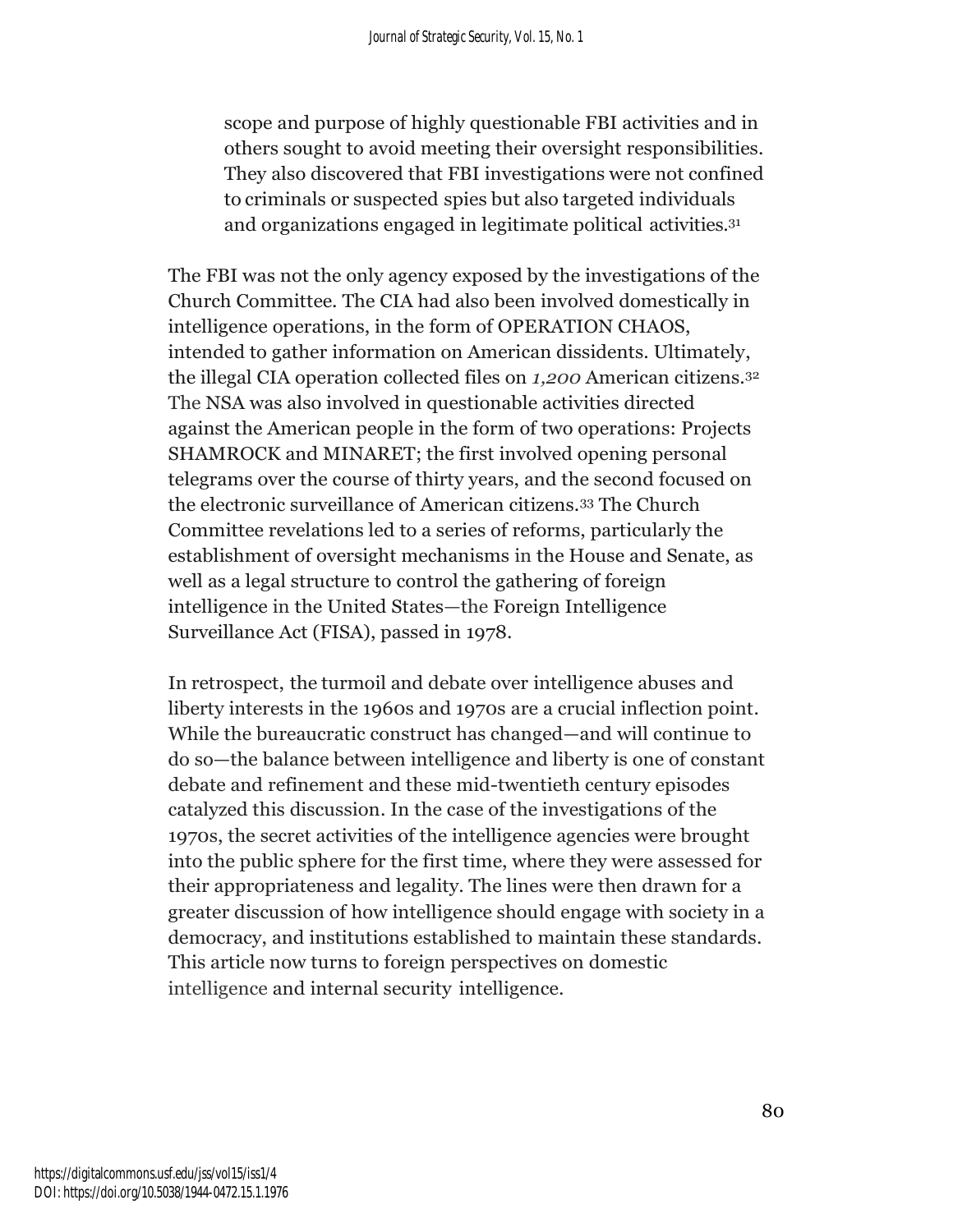#### Foreign Perspectives

Domestic intelligence is not unique to the United States. Indeed, all states require and employ domestic intelligence in order to support their internal security functions. When reviewing domestic intelligence practice in other democracies—specifically, the United Kingdom's (UK's) Security Service (widely known as MI-5), France's Directorate of Territorial Security (DST), the Canadian Security Intelligence Service (CSIS) and the Australian Security Intelligence Organization (ASIO), it becomes apparent that these organizations share common attributes. These attributes are a "culture of prevention," collaborative relationships with local law enforcement, a human intelligence (HUMINT) emphasis, the development of regular threat assessments, and the ability to recruit from a wider pool of talent outside of law enforcement.<sup>34</sup> Indeed in a 2007 paper, James Burch looked at the prospects for a U.S. domestic intelligence agency concluding that there are immense cultural obstacles to establishing a US domestic intelligence agency. These obstacles may favor reforming existing entities and their relationships with other agencies. 35

Arguably, the American experience of domestic intelligence is different from these other democracies—culture, history, and legal history create a different framework and set of requirements in terms of domestic intelligence from other, even comparable democracies. 36 Nevertheless, similarities exist. These similarities include the focus on the importance of separating intelligence from law enforcement, insisting that the arrest function be separate from the intelligencegathering function. This obviously serves to separate powers and ensure that there exists an appropriate check on the power of both sides of this equation through the involvement of the criminal justice system. Other similarities include a focus on the importance of oversight mechanisms, as well as on the integral function of interagency liaison, cooperation, and information-sharing. Domestic intelligence is somewhat distinct in that it requires—to varying degrees—involvement with local communities as well as the creation of regional structures that integrate the skills and information of a range of agencies.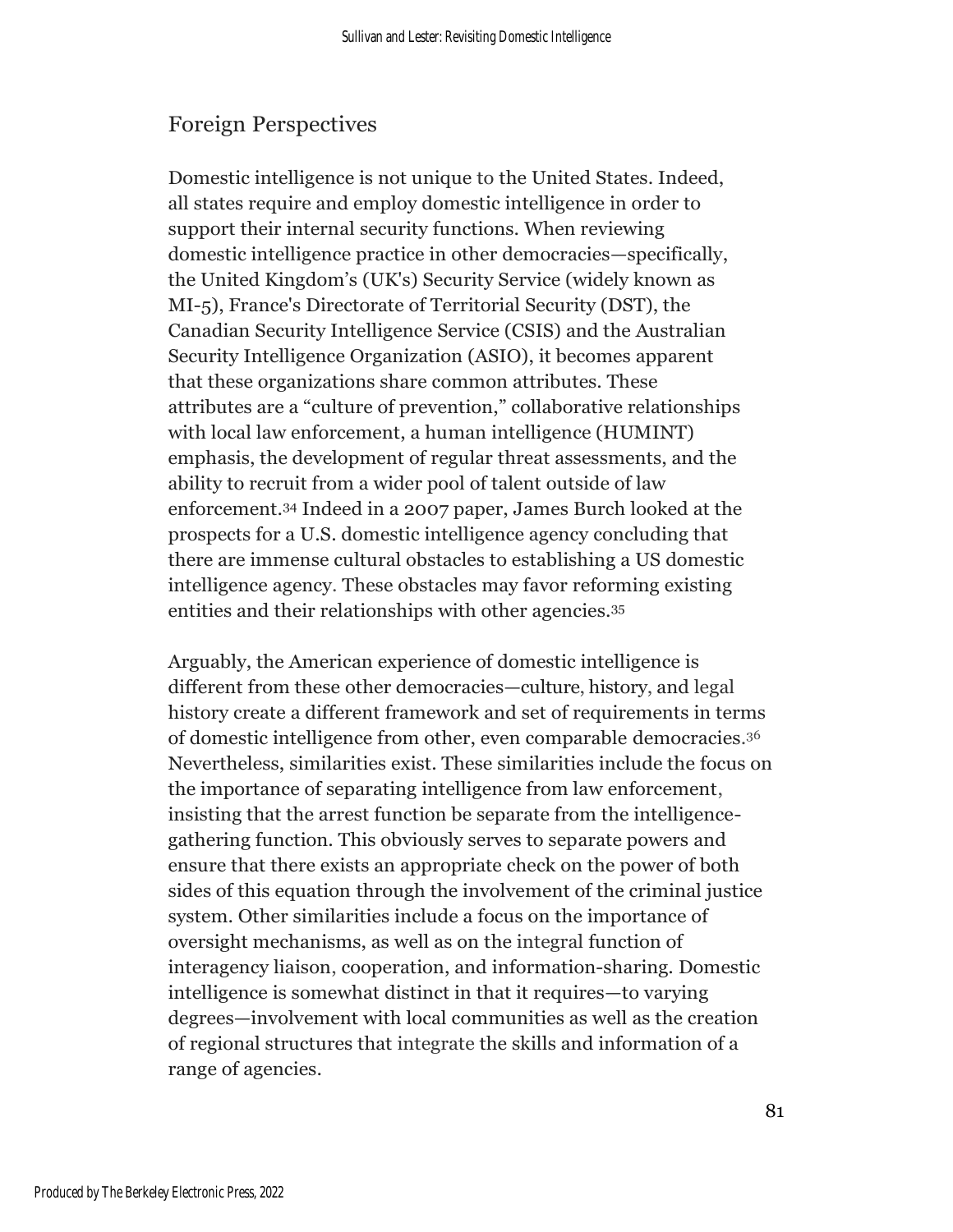The Congressional Research Service (CRS) also reviewed the British experience in their assessment "Domestic Intelligence in the United Kingdom: Applicability of the MI-5 Model to the United States."<sup>37</sup> That CRS Report observed that while there may be lessons to be learned from the British experience with domestic intelligence, there are key differences between United States and British governmental, legal, cultural andpolitical norms. These include political and Constitutional approaches. Most importantly, unlike the United States, Britain does not have a written constitution that specifies individual rights. In addition, the British system concentrates national political power in a unitary Parliament, while in the United States power is distributed througha federalist system. Organizationally, the United Kingdom has chosen to separate its domestic intelligence entity (the Security Service known as MI-5) from its various law enforcement agencies.<sup>38</sup> In the United States, this function is combined at the federal level. Both federal law enforcement and domestic intelligence are a responsibility within the FBI—an arm of the Department ofJustice.

In the UK, MI-5 is the agency focusing on domestic threats to national security. This includes developing counterterrorism intelligence, as well as addressing critical infrastructure protection and serious organized crime (including money laundering, the proliferation of chemical, biological, radiological, and nuclear defense, cyber-threats, and the smuggling of people, weapons, and drugs. MI-5 is supported Joint Terrorism Analysis Centre**,** which is a fusion center for analysis/synthesis of domestic and foreign intelligence drawing from the Secret Intelligence Service, the foreign agency, Government Communications Headquarters, the signals intelligence agency, the Metropolitan Police (the lead CT police agency), and key government departments. MI-5 also coordinates with the police through the special branch structure, augmented by investigative counter terrorism units and counterterrorism intelligence units with the collaborative National Counter Terrorism Policing Network.

France has undergone several iterative transitions in its domestic intelligence since 2007.39 In 2007, the *Direction de la Surveillance du Territoire* (DST) and Direction Centrale des Renseignments Généraux merged into a new the *Direction central du renseignement intérieure*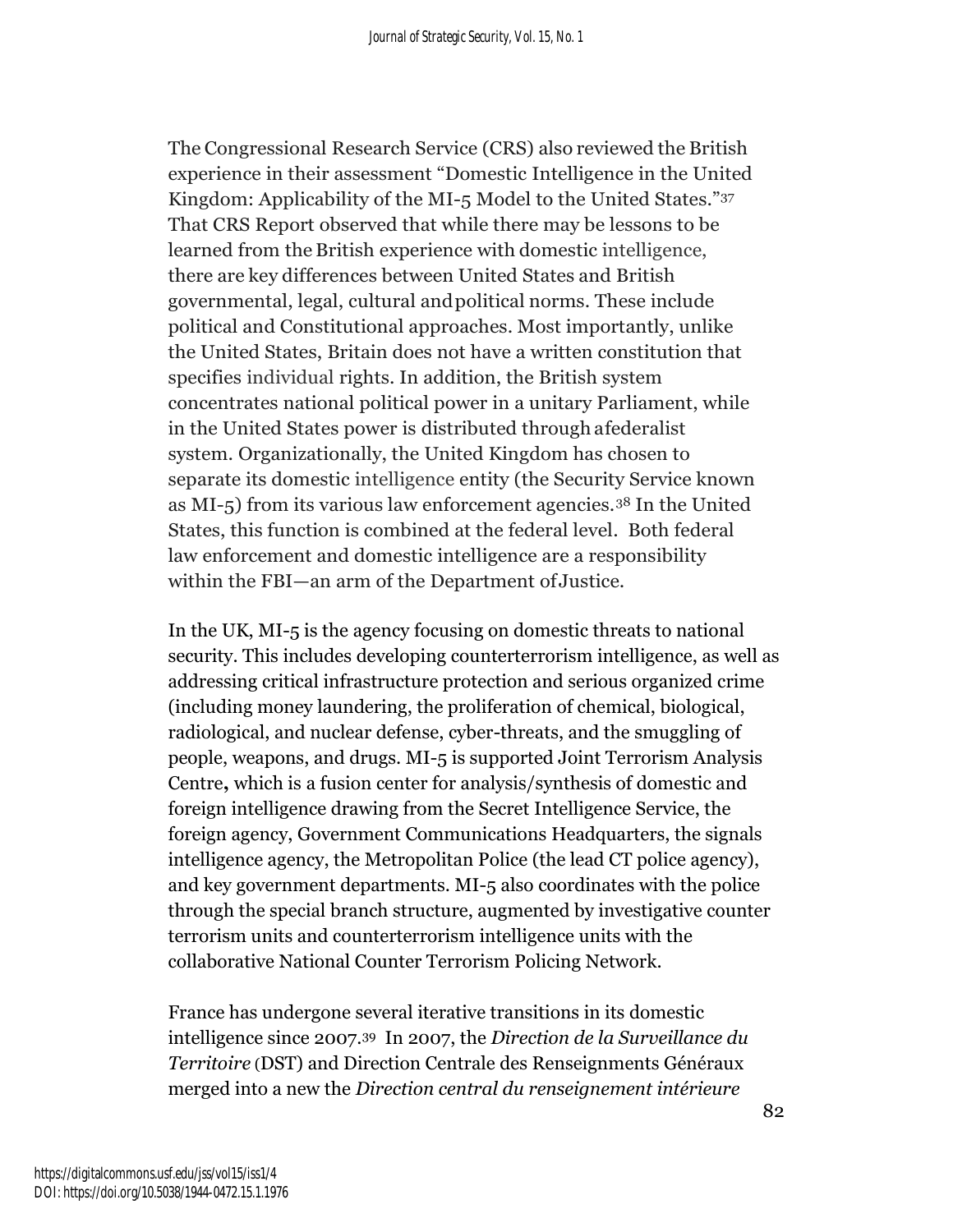(DCRI – Central Directorate of Internal Intelligence) and a new *Conseil nationale du renseignement* (National Intelligence Council). Despite this merger intelligence gaps persisted and a new reform led to disbanding the DCRI and replacing it with another two new bodies in the Interior Ministry. The lack of intelligence sharing between those new bodies, the *Direction générale de la sécurité intérieure* (Directorate-General for Internal Security), focused on CT and counter-espionage; and the *Service central du renseignement territorial* (Central Service of Territorial Intelligence) in light of the January 2015 *Charlie Hedbo* attack.<sup>40</sup> This led to the establishment of a new coordinating body, the *Etat-Major Operationnelle de Prevention du Terrorisme* (the Operational Staff for Preventing Terrorism).<sup>41</sup> Complexity and issues of co-ordination led to the development of a new National Center for Counter Terrorism *(Centre national de contre-terrorisme)* to oversee all French CT intelligence along with a national intelligence coordinator (*Coordonnateur nationaux du renseignement*) to supervise national CT capacities.

Canadian domestic intelligence is primarily the responsibility of the CSIS, which was established in 1984. CSIS works closely with Communications Security Establishment and the police service primarily the Royal Canadian Mounted Police (RCMP). The CSIS has expanded powers to take active measures to disrupt terrorist attacks.<sup>42</sup> In addition, a fusion center, the Integrated Threat Assessment Centre at CSIS, and a watch center, the National Security Joint Operations Centre at RCMP are in place to coordinate information sharing.

In Australia, the ASIO has a preventive role and is responsible for interdicting attacks in addition to traditional intelligence collection and dissemination. Like other domestic security intelligence agencies, the ASIO does not have police or arrest authority, but it does have limited authority to detain individuals for questioning to substantially assist a terrorist intelligence investigation. This limited authority is not independent and is exercised through the Australian Federal Police, necessitating close co-operation between the ASIO and AFP.<sup>43</sup>

All four of these case studies demonstrate the complexity of domestic CT intelligence enterprises. Multiple agencies from the intelligence services interact with the police service and other law enforcement entities. Since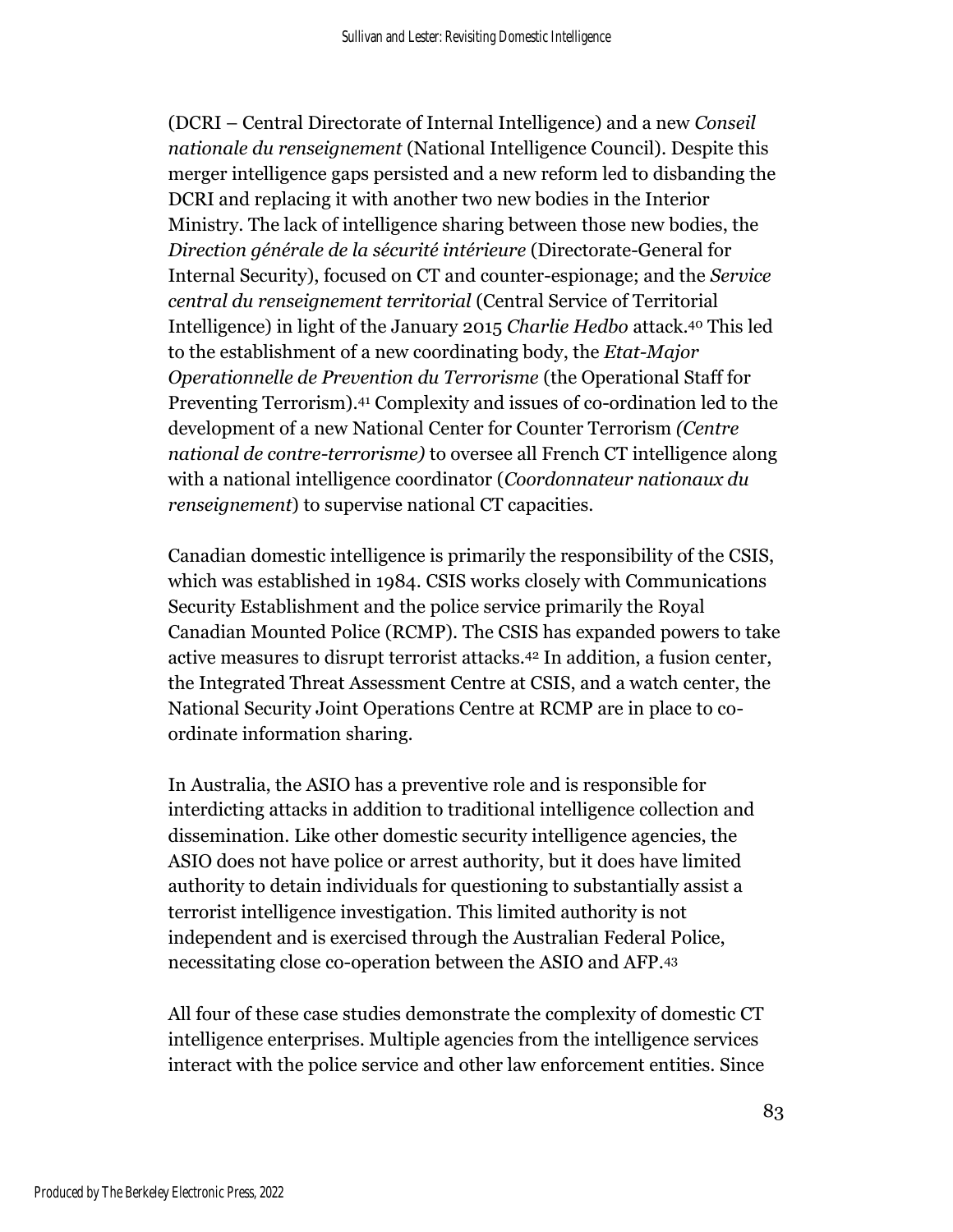the dedicated domestic security intelligence services are not police agencies, collaborative relationships with the police are essential to their success. Since they have no law enforcement function they can focus on prevention, emphasize HUMINT, and develop regular threat assessments to support the interagency CT domain. In all cases, the domestic security services have evolved and adapted considering intelligence failures, organizational complexity, and bureaucratic necessity.<sup>44</sup>

#### *9-11, Counterterrorism, and Homeland Security Intelligence*

The 9/11 attacks significantly changed the intelligence and national security structures of the United States. In many ways, the true, longterm impacts of these changes are unknown, as the wake of bureaucratic reorganization and the accompanying turf battles have yet to settle, even twenty years later. While 9/11 brought the endemic turf battles between the FBI and CIA (Central Intelligence Agency) into public discussion due to the failure to share the information needed to recognize and prevent the 9/11 plot, such bureaucratic competition was not new. Athan Theoharis examines these historic turf-battles in *The Quest for Absolute Security.*<sup>45</sup> Traditionally, the FBI handled domestic issues, while the CIA handled foreign (with a degree of overlap). Theoharis documents competition between the FBI and CIA in overseas posts, their competition for Cold War bureaucratic intelligence dominance, including conflicting counterespionage approaches, and the CIA's illegal domestic intelligence operations that culminated in the Church and Pike Committee investigations.

Amy Zegart continues the examination of the institutional barriers between US intelligence agencies in *Spying Blind: The CIA, the FBI, and the Origins of 9/11.*<sup>46</sup>Zegart observes that the U.S. Intelligence Community had the "stunning inability...to adapt to the end of the Cold War." <sup>47</sup> Essentially, *Spying Blind* is an account of bureaucratic competition and resistance to change. Zegart documents organizational dysfunction and adaptation failure at the CIA and FBI and summarizes the various studies on intelligence reform and the status of their recommendations. According to Zegart, adaptation failure can be assessed through three questions: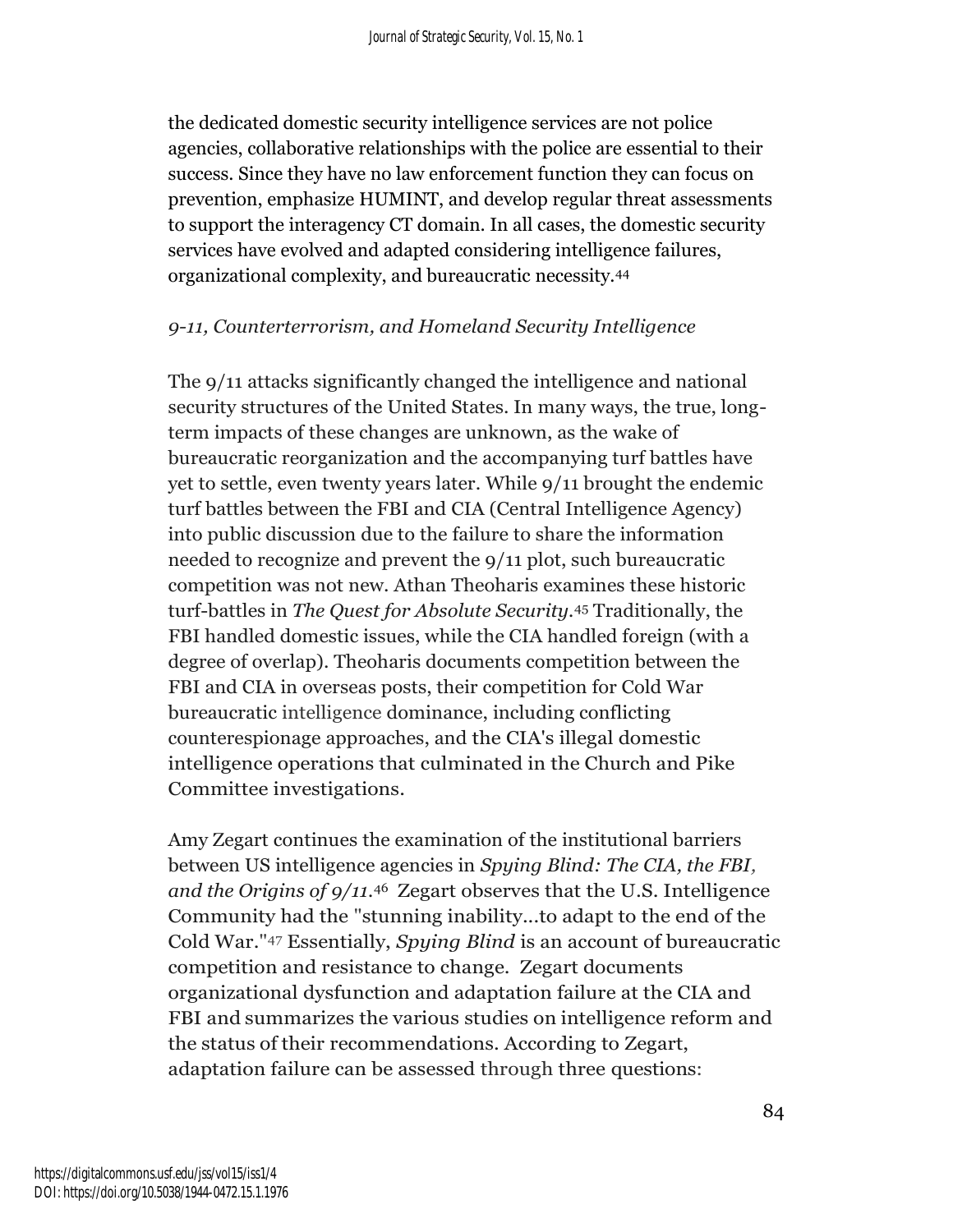- 1. Did senior intelligence officials and policymakers recognize the gravity of the threat posed by al-Qaeda before September 11, and if so,when?
- 2. Did they understand the connection between the terrorist threat and the imperative for organizational change in U.S.intelligence agencies?
- 3. To what extent did they achieve the organizational changes they believed were necessary? <sup>48</sup>

The threats were recognized, but reorganization and reform overemphasized the foreign threat. For our purposes, the balance between domestic and foreign intelligence, as well as the interactions within the federal intelligence community and state and local agencies, were not properly synchronized . These shortfalls are pivotal since the threat information did not effectively get to the National Capitol Region Threat Intelligence Consortium, the Washington DC area fusion center.

In the domestic realm, the need for policed agencies to conduct intelligence operations at all levels of government was recognized (and apparently forgotten) well before 9/11. For example, in the aftermath of the domestic intelligence scandals of the 1960s-70s, the National Advisory Committee on Criminal Justice Standards and Goals published a report on police intelligence for extraordinary violence. This landmark report, *Disorders and Terrorism,* articulated standards and goals for all sectors of government. The chair of the Advisory Committee was Brendan T. Byrne, governor of New Jersey. Jerry V. Wilson at the American University chaired its task force on disorders and terrorism.<sup>49</sup>

Among the standards promulgated was Standard 5.3 on the Intelligence Function. This standard, which was intended for the legislative bodies of the various states, recognized an "indispensable role of intelligence gathering and the use of intelligence in the fight against terrorism."<sup>50</sup> In addition, it pointed out the need for an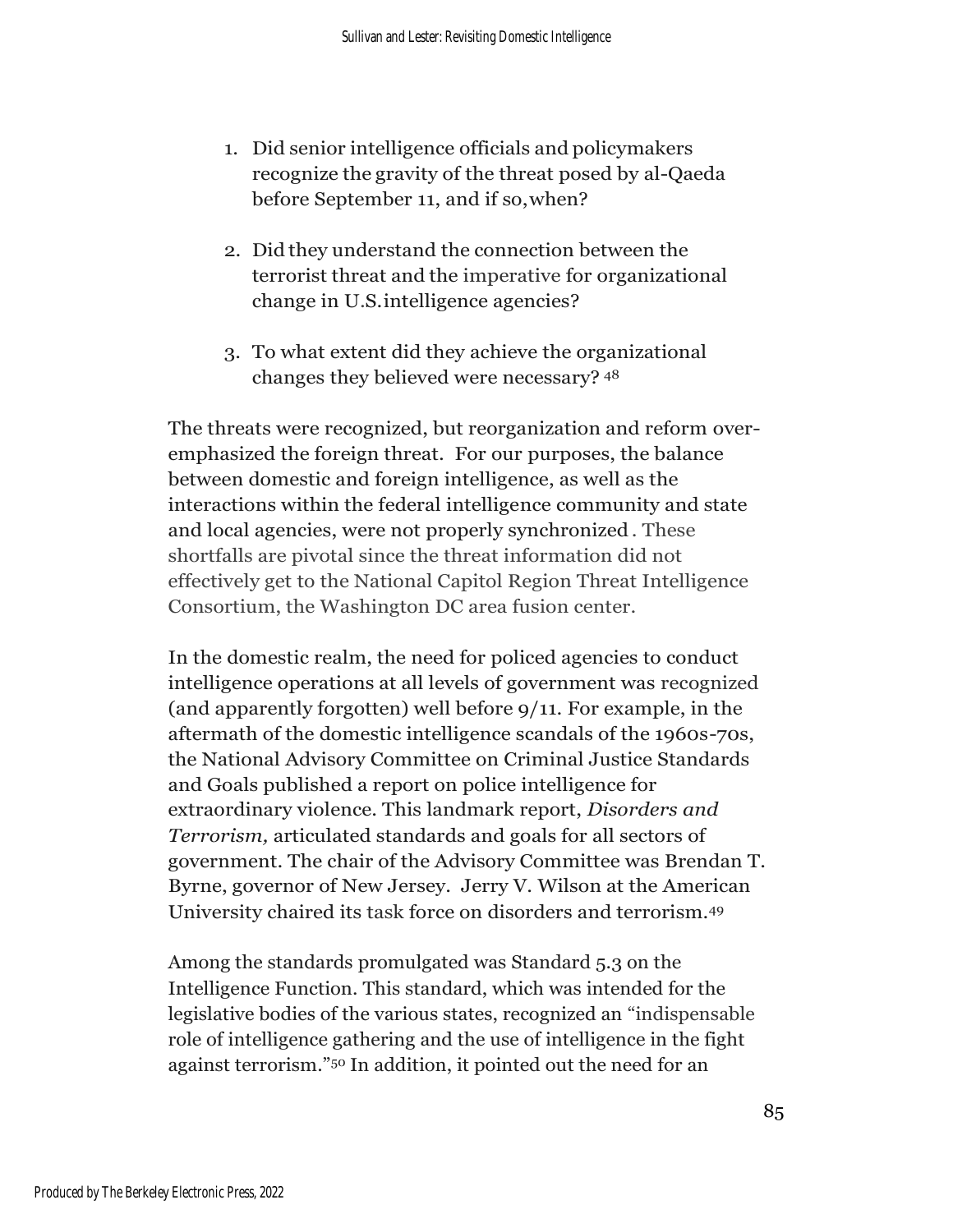appropriate balance between the need to protect the domestic security and potential dangers to individual privacy and free expression. These liberty concerns persist until today. In an effort to address these issues, Standard 6.4, Self Regulation of Police Intelligence Operations stated that the "Responsibility for intelligence operations relating to extraordinary violence should be clearly located within every police agency."<sup>51</sup> This function requires, according to the standard, a designated official to oversee information gathering, records maintenance, and information dissemination.

In addition, Standard 6.4 called for the police intelligence function to collect:

- a) Overtly available information [now known as open source information or OSINT] on special crime trends, political events, and other subject matters relevant to extraordinary violence;
- b) Preventive intelligence on persons and groups suspected of having serious potential for future criminal acts of disorder andterrorism;
- c) Strategic and tactical intelligence on persons or groups currently suspected of criminal activity related to extraordinary violence.<sup>52</sup>

These recommendations, while at first glance dated, are critical. These are the lessons learned from the 1960s through the 1970s' waves of terrorism and disorder that were never fully integrated into domestic intelligence practice. They could provide valuable context and perspective to the much-needed contemporary debate.

In the wake of the attacks on 9/11, a series of investigations were undertaken to determine where error occurred and where reform or change should be implemented. Among them, the Gilmore Commission—officially the Congressional Advisory Panel to Assess Domestic Response Capabilities for Terrorism Involving Weapons of Mass Destruction—which had actually begun its work prior to the attacks, focused its attention on promulgating measures for state and local governments in order to prepare for domestic terrorist threats.<sup>53</sup> The commission's final report proposed a range of improvements on readiness in terms of homeland security, focusing particularly on the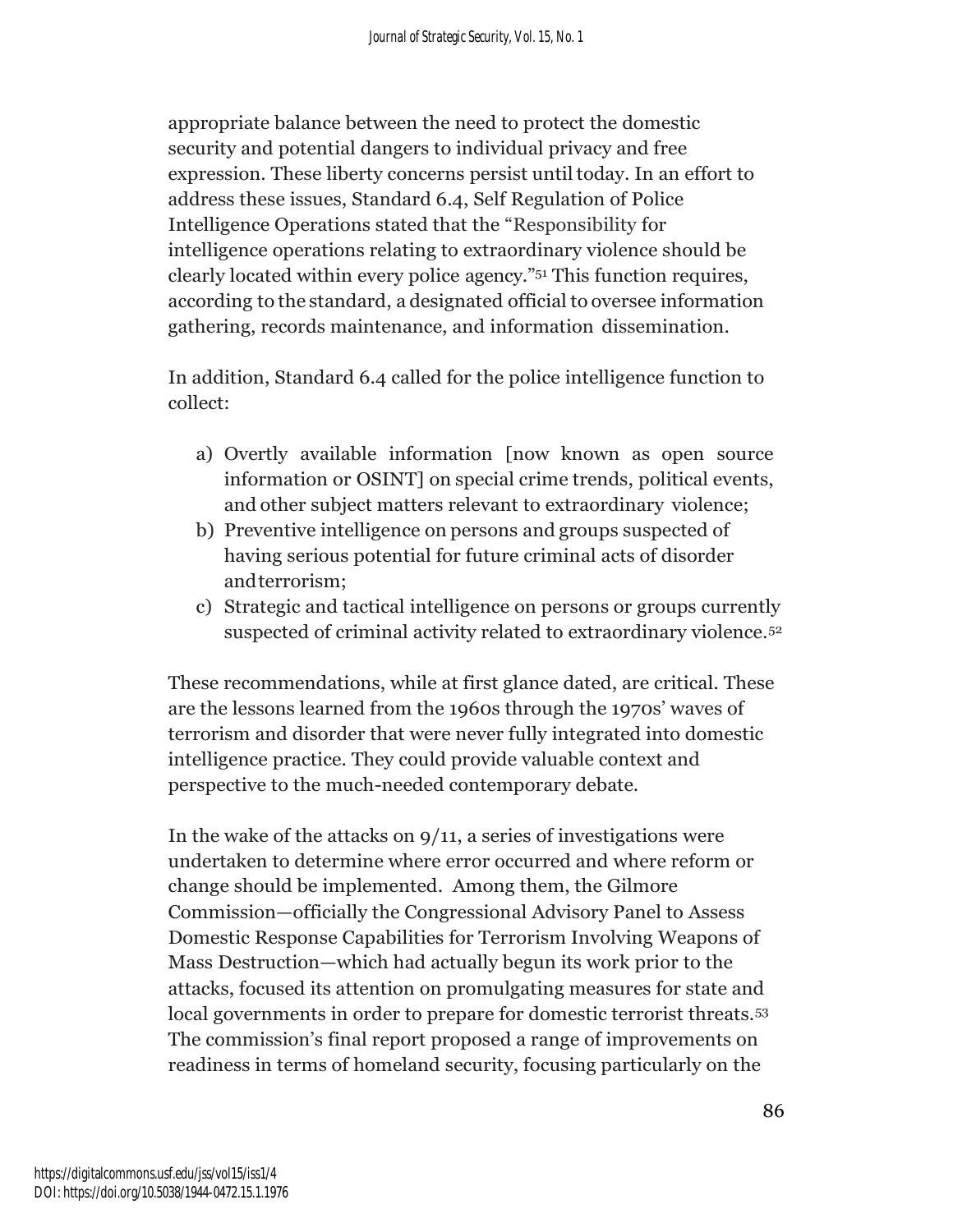inextricable relationship between federal, state, local levels as well as on the role of the private sector. The committee also pointed out that a civil liberties oversight board should be established, as should guidelines for acceptable uses of the military domestically. Further recommendations included engaging academia and others in research and development and critical infrastructure protection.<sup>54</sup>

The renewed recognition that law enforcement agencies had a role in understanding the terrorist threat that emerged after 9/11 briefly resulted in an emphasis on security intelligence. Rather than establishing a domestic security service, the emphasis has been on information sharing through the development of fusion centers at the state and major city level. Fusion centers are essentially interagency, and often multidisciplinary operations watch and analysis centers for fusing terrorist threat information. They are intended to serve as a two-way conduit between the federal intelligence community and state and local agencies. While the fusion center movement is maturing, its progress is uneven. Nevertheless, it is a platform for sharing (but usually not collecting) domestic intelligence.

The ultimate shape of fusion centers and the relationship to domestic intelligence writ large is still evolving. The basic definition of fusion centers was articulated in a set of fusion center guidelines developed through the U.S. Department of Justice Global Justice Information Sharing Initiative in cooperation with the U.S. Department of Homeland Security.<sup>55</sup> These guidelines released in 2005 have been updated with asset of baseline capabilities in 2008.<sup>56</sup> Additional guidance is now found in a series of supplemental sponsored by Department of Homeland Security (DHS). <sup>57</sup> In addition to these documents, the United States Office of the Director of National Intelligence (ODNI), disseminated a "National Strategy for the National Network of Fusion Centers" in July 2014. This vision document covered the period 2014-2017.58 Despite efforts, fusion centers have yet to realize their full potential and the need to refine a lack of analytical focus in the domestic realm remains. A potential model for refining the state of analytical practice can be found in the Terrorism Early Warning Group model.<sup>59</sup>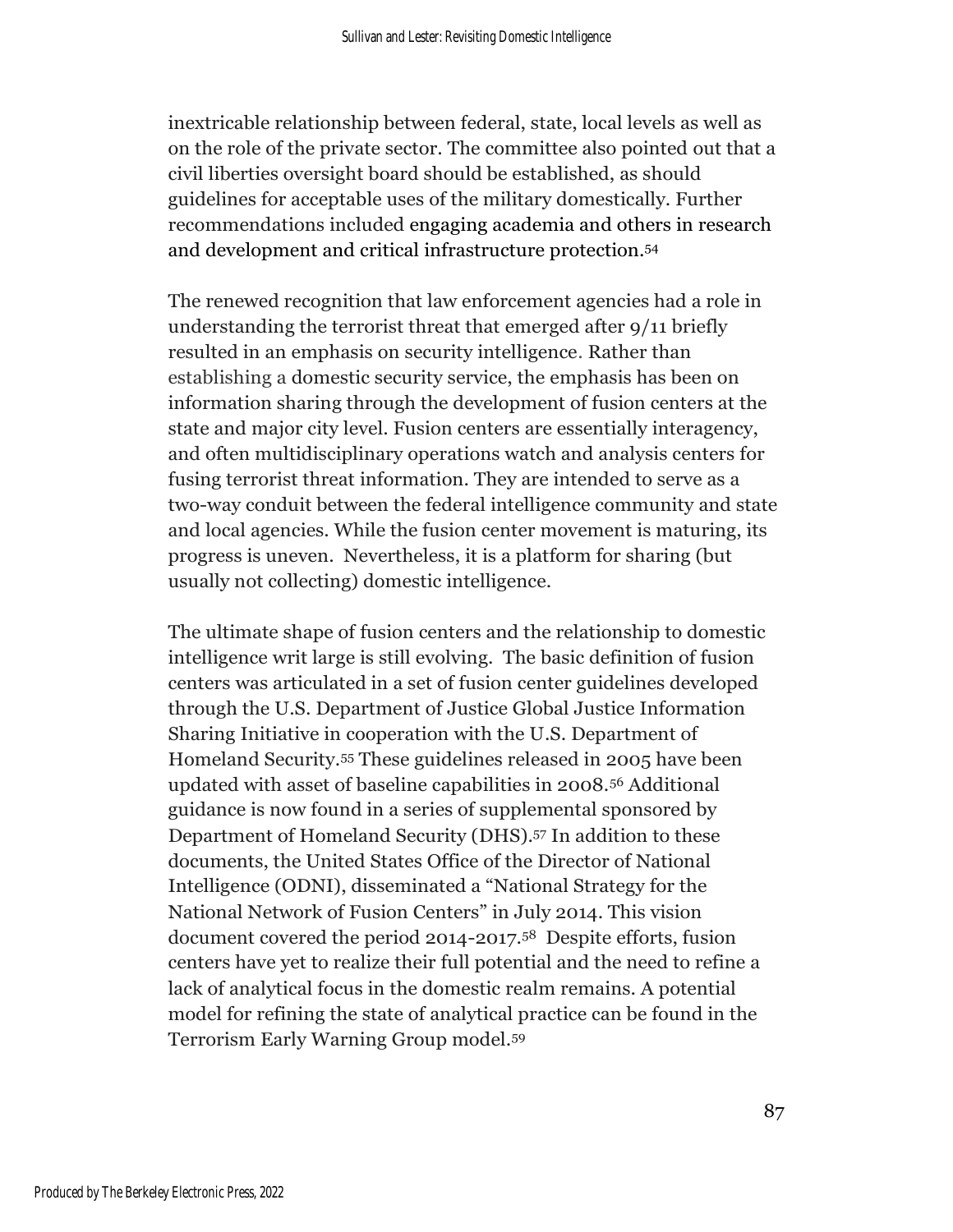The Terrorism Early Warning (TEW) model is both a precursor and methodology for implementing fusion for counterterrorism intelligence. The TEW Group concept emerged in Los Angeles in 1996 as a way to bridge the gaps in traditional intelligence and security structures. The Los Angeles TEW included analysts from local, state and federal agencies to produce a range of intelligence products at all phases of response (pre-, trans-, and post attack) specifically tailored to the user's operational role and requirements. The TEW model bridges criminal and operational intelligence to support strategic and tactical users. The TEW model advocates development of a distributed network with the potential to co-produce intelligence to counter networked threats.<sup>60</sup> "Developing the intelligence needed to anticipate, prevent, disrupt, or mitigate the effects of an attack requires the production of intelligence in a collaborative and integrated endeavor by a number of agencies across this dispersed area. This is known as 'co-production' of intelligence." 61

In essence, the TEW was designed as a node in a counter-terrorist intelligence network. These concepts are detailed in depth in the text *Terrorism Early Warning: 10 Years of Achievement in Fighting Terrorism and Crime.*<sup>62</sup> Within the TEW model intelligence a distinction between criminal operational intelligence is emphasized. Criminal intelligence focuses on crime suppression and criminal prosecution, while operational intelligence is the "processed information needed to understand the current and future situation, including the capabilities and intentions of an adversary in order to conduct operational missions at all phases of response."<sup>63</sup>

Law enforcement, police, or crime intelligence activities are a significant component of domestic intelligence at all levels of government. If one goes beyond a federal, bureaucratic perspective, it is apparent that intelligence can be gathered, processed, analyzed, and applied to a wide range of activities, including policing a community. Unfortunately, in the wake of the domestic intelligence controversies of the 1960s and 1970s that culminated in the Church Committee hearings, law enforcement or criminal intelligence became marginalized, something police administrators feared rather than exploited.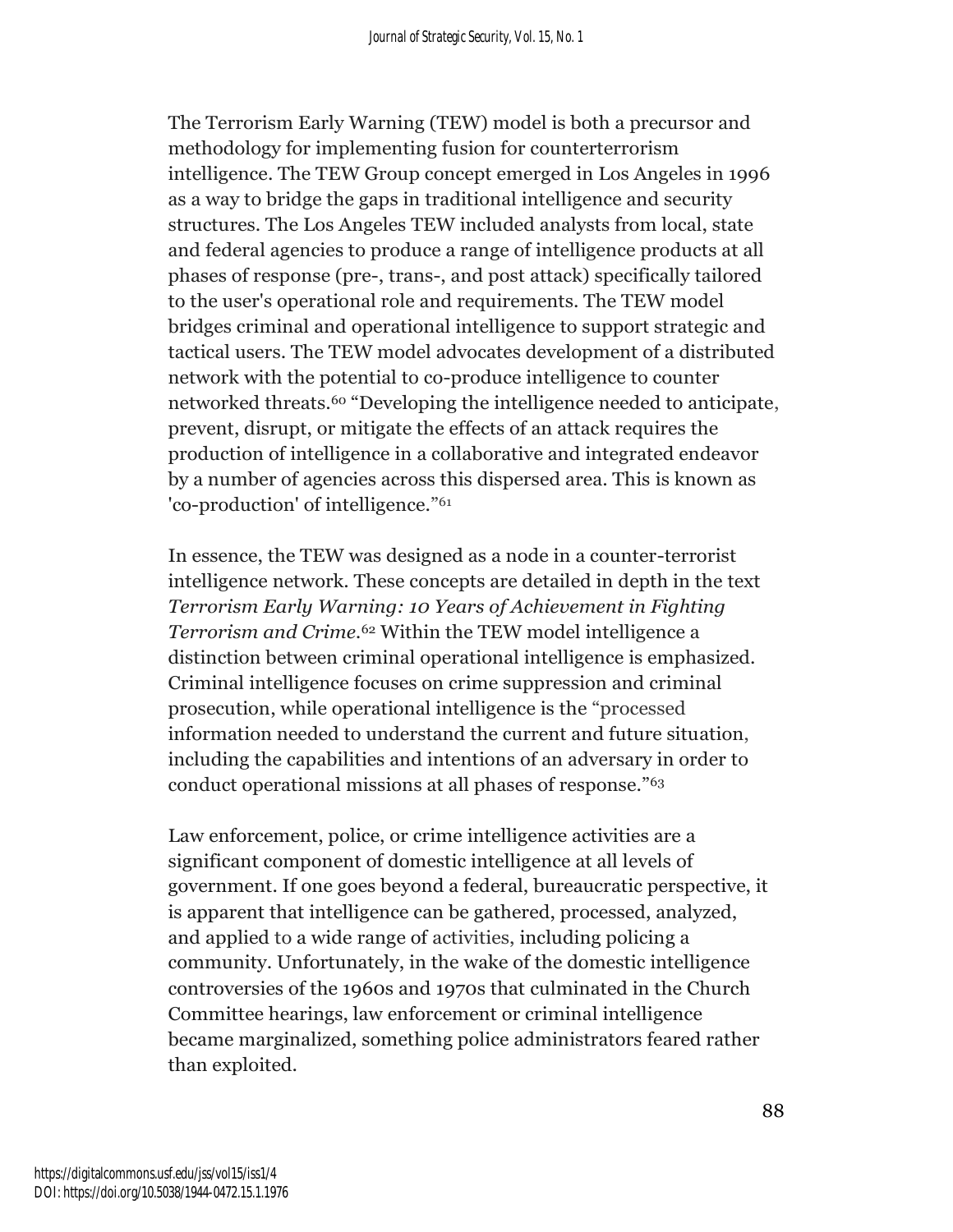The nature of contemporary terrorism, disorder, extremism, and security threats place state and local agencies at the front line of both prevention and response to terrorism and other homeland security threats. Intelligence is an important element to understanding terrorist threats, crafting homeland security response, and preventing terrorist and criminal activity. Yet, prior to 9/11, most intelligence for these threats was outward-looking foreign intelligence or concentrated in the efforts of a few major metropolitan areas (notably New York, Washington, DC, and Los Angeles), and the federal government (largely through the FBI, and its network of Joint Terrorism Task Forces). That has changed.

### Contemporary Domestic Intelligence Controversies

### *Failed Intelligence Reform? Domestic Spying, Networks, and Hierarchies*

Domestic intelligence remains a controversial issue in the United States. As previously stated, the optimal configuration of a domestic security service, and the responsibilities of such a service or services remains open. Ultimately, the domestic intelligence equation is a matter of balancing operational security needs, political and bureaucratic imperatives, liberty interests and the threat environment. In the United States, federalism, and a diverse law enforcement community complicate the situation. There is no single national police service, and a domestic intelligence service at the federal level would share responsibility and turf with a multitude of state and local actors operating with a range of priorities.

From a federal perspective, domestic intelligence is a component of national intelligence. As such the federal view emphasizes activities by the Intelligence Community (IC) and looks at integration with state, local, territorial, and tribal entities as partnerships.<sup>64</sup> This is reasonable yet minimizes the role of state and local (especially metropolitan police) agencies in the production and dissemination of intelligence within their own domain and vertically into the federal IC framework. Specifically, this federal bias views activities such as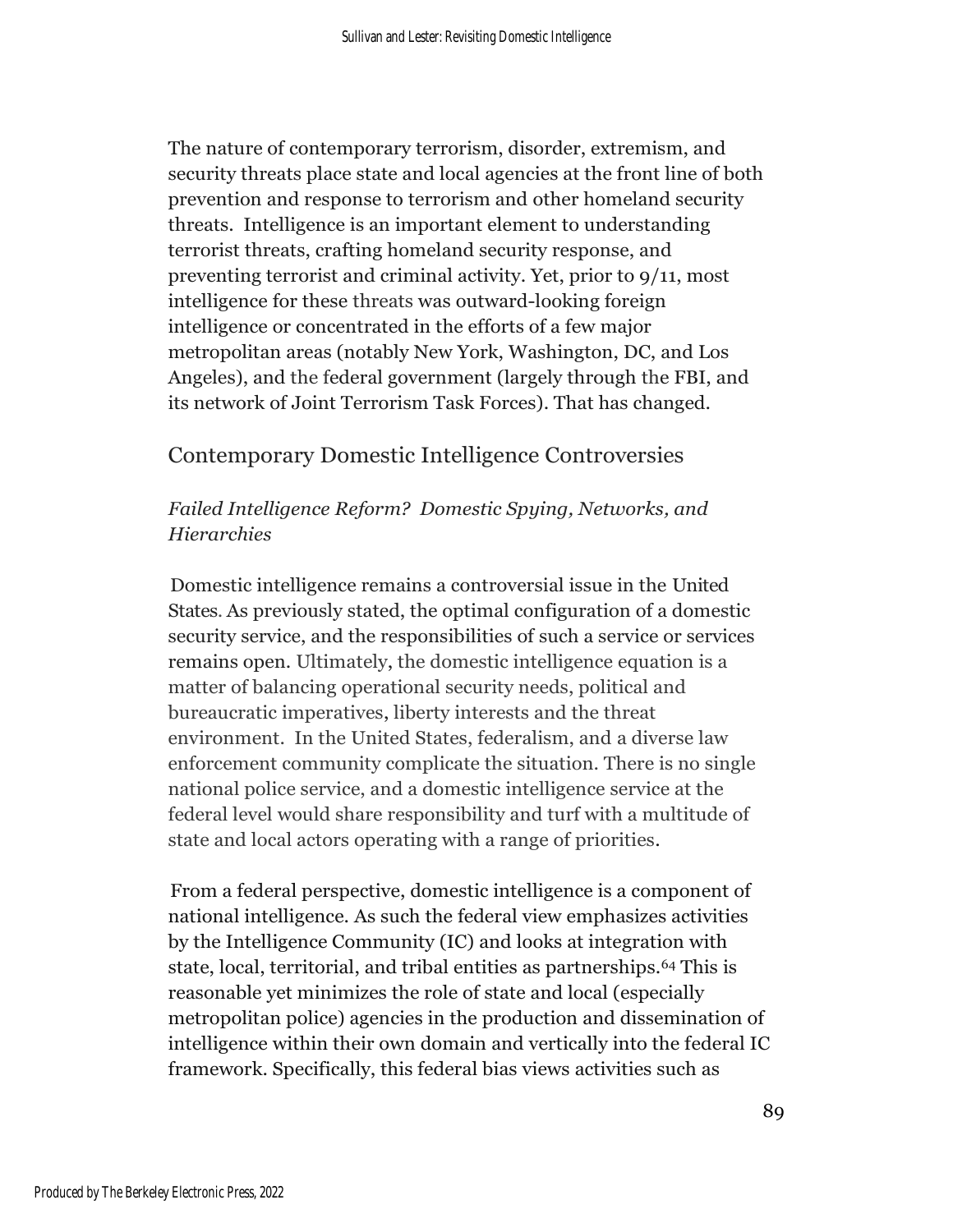criminal intelligence, homeland security information, and suspicious activity reporting as interacting with IC activities, yet separate.<sup>65</sup>

The distinctions between foreign and domestic intelligence continue to color the debate about the nature and structure of domestic intelligence.<sup>66</sup> Concerns about global terrorism are likely to stimulate future changes to this balance. In short, the domestic intelligence arena is viewed largely as a federal endeavor but is a national effort involving interaction between competing federal agencies and state, local, and tribal entities. The current interaction is notionally grounded in the national network of fusion centers, but that framework remains immature, requiring investment in skills development, doctrine, accountability, and oversight.

Metropolitan police are increasingly reliant upon intelligence in order to prevent and adequately respond to terrorist threats and transnational crime. To fill this need, some police agencies are enhancing their intelligence gathering and analysis apparatus. The efforts of the New York Police Department (NYPD) to build a counterterrorism intelligence program are a pertinent example.<sup>67</sup> The January 6 insurrection is another salient example.

The NYPD's liaison program—which is based on the premise that "The war on terrorism has no national boundaries and now the NYPD doesn't either"—is referred to by New York's Police Foundation (which partially funds the program) as "Global Policing in the 21st Century." It has deployed detectives to 15 cities worldwide including: Toronto, Montreal, Santo Domingo, London, Paris, Lyon, Madrid, The Hague, Tel Aviv, Amman, Singapore, and Sydney. <sup>68</sup>These NYPD detectives are essentially intelligence liaison officers. They are unarmed and are not directly involved in investigations or enforcement actions. Their role blurs the traditional distinctions between foreign and domestic intelligence.<sup>69</sup> While their focus is solely liaison and information exchange, "their presence overseas has strained the department's often tense relations with the [FBI]. In Israel, for instance, the bureau [FBI] opposed creating the post for the department's detective, according to American and Israeli officials." <sup>70</sup> According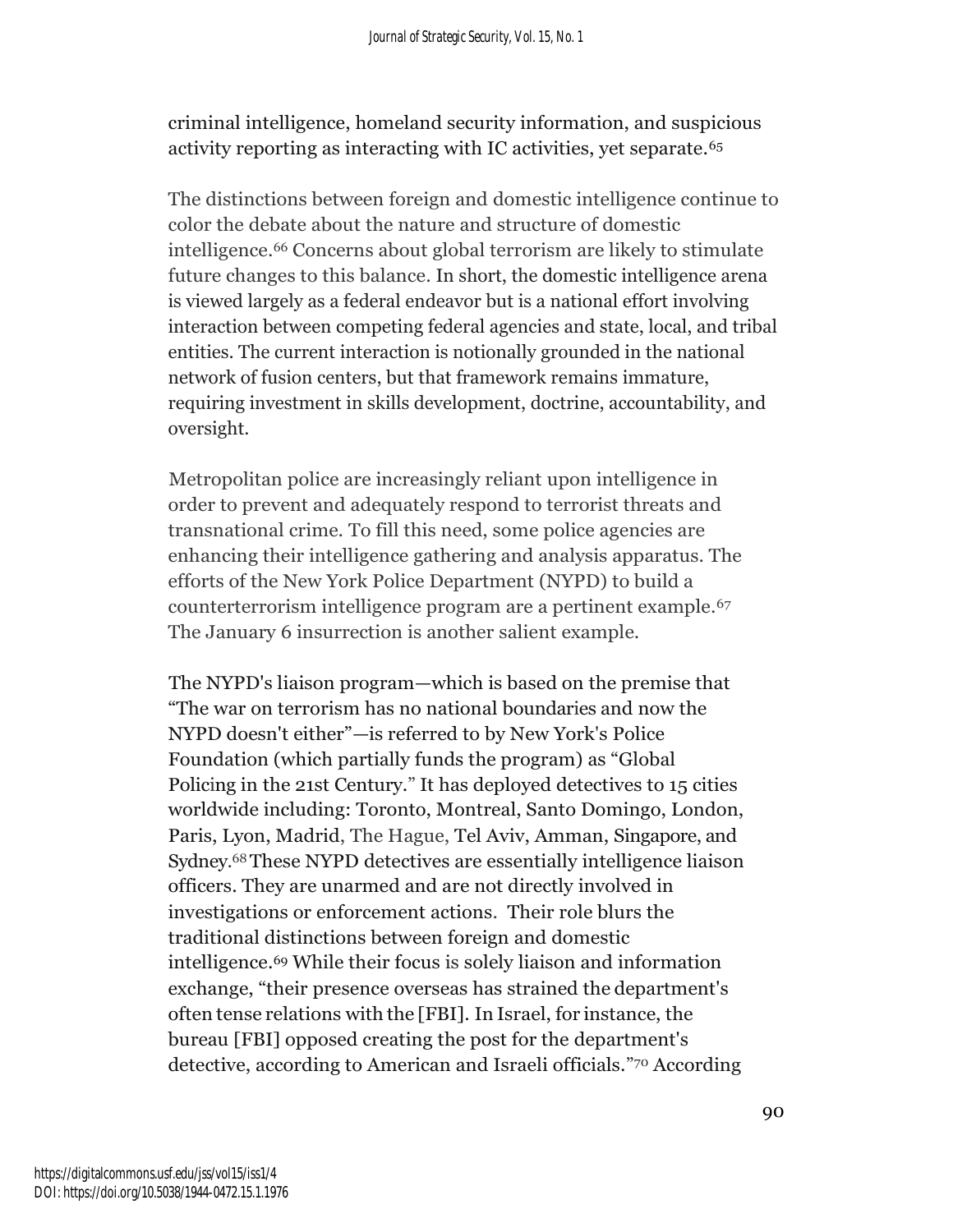to reportage by journalist Judith Miller, the FBI resents NYPD's efforts to collect its own intelligence.<sup>71</sup>

#### *Fusion Centers*

After 9/11, effort was devoted to establishing a national network of fusion centers to address domestic intelligence needs.72 The network, however, has been fraught with controversy over civil liberties concerns, and a lack of standards, doctrine (network protocols), and training/education in the process of intelligence production. The emphasis was ostensibly on information sharing among all levels of government (local, state, and federal) and among various disciplines: law enforcement, fire, and health, as well as sharing with critical infrastructure sectors. That goal was never fully realized due to issues of bureaucratic competition and organizational culture (within the federal interagency and among the numerous state, local, and federal agencies participating in the endeavor). <sup>73</sup> Critics of the system claim the fusion centers, as currently constituted, are ineffective, spending billions in taxpayer dollars with little tangible result toward combatting terrorism.<sup>74</sup> These issues are also complicated by the emphasis on information sharing itself. The core of the issue is the production of intelligence—or ideally, the networked 'co-production' of intelligence—to alert, warn, and shape policy and operational responses to a range of threats (including terrorism and violent extremism).

Is the current fusion center network viable? In the aftermath of the January 6 capitol insurrection, scrutiny of the role of fusion centers is scarce. The fact that NTIC, the fusion center in the national Capital Region, apparently did not receive adequate warning remains unexplored.<sup>75</sup> Was its absence due to political interference or politicization?

The January 6, 2021 insurrection—attack on the U.S. capitol to overthrow the Presidential election—raises profound questions about the state of domestic intelligence.76 These questions include the scope of partisan political interference, the capacity of fusion centers to detect and analyze emerging threat intelligence, the ability to understand current intelligence,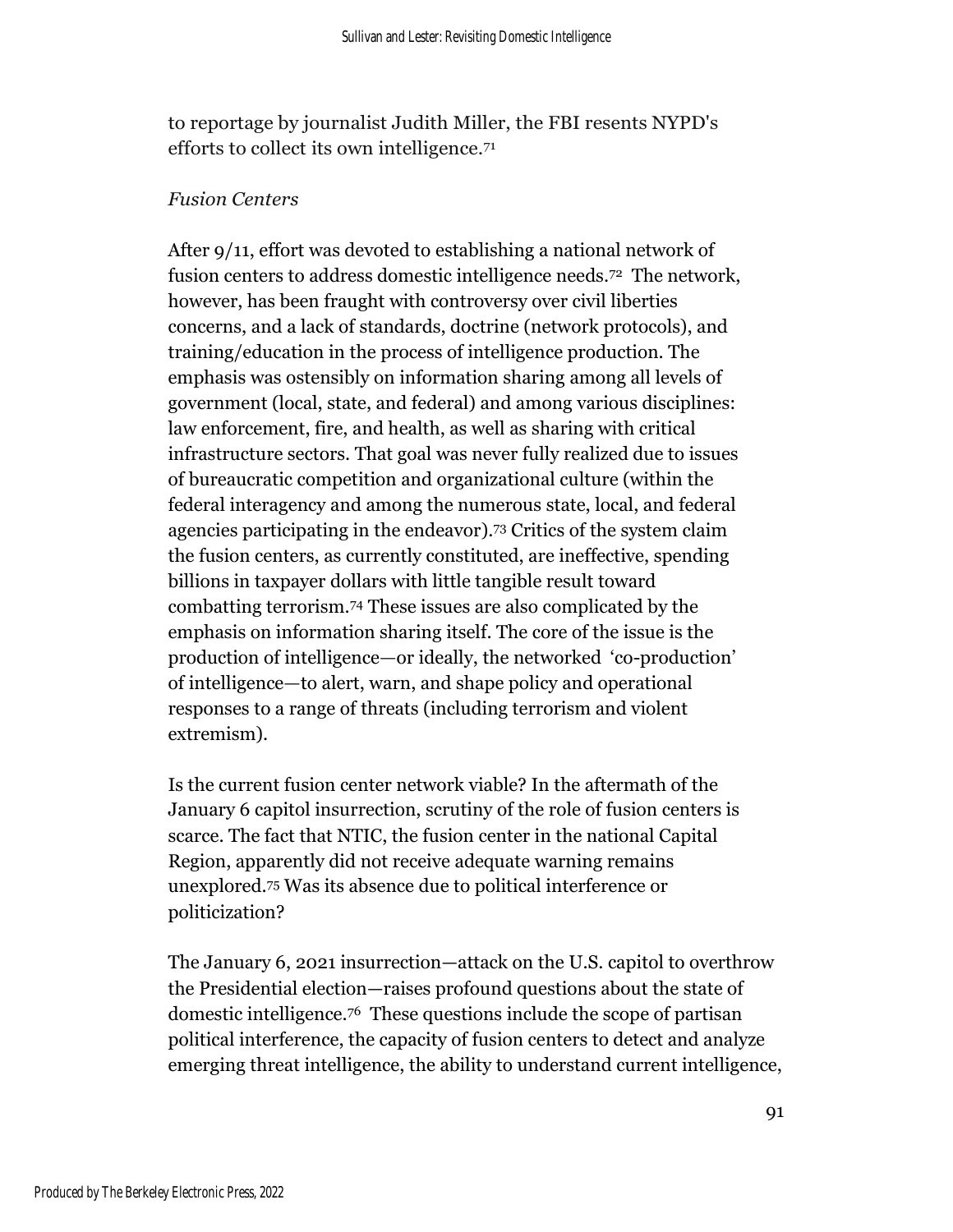and the pathways to share threat warnings with operational entities (such as the United States Capitol Police, and the Washington, DC Metropolitan Police) related to domestic intelligence and active threats. The resolution to the questions remains elusive and are occluded by partisan warfare awaiting a comprehensive review and criminal investigation of the January 6 insurrection.

The suspect actions to limit intelligence due to potential politicization during the Trump Administration are a good example. In August 2020, Benjamin Wittes recounted repeated efforts by the DHS Office of Intelligence and Analysis (DHS I&A) to limit the DHS Inspector General from reviewing the agency's intelligence products. These affronts to the intelligence oversight norms established in the aftermath of the Watergate scandal and Church Commission that sought to remedy those abuses are a clear indication of the politicization of intelligence and the need for domestic intelligence reform. After all, the efforts to suppress oversight are related to efforts to obscure inappropriate intelligence collection and dissemination (and implicitly analysis) by DHS I&A.<sup>77</sup>

This lack of transparency is not new. Fusion centers have been long subject to criticism. For example, Open the Government noted that, "State and local fusion centers," created to share counterterrorism intelligence across government agencies to prevent the failures that contributed to the 9/11 terror attacks in 2001, exhibit a persistent pattern of violating Americans' privacy and civil liberties, producing unreliable and ineffective information, and resisting financial and other types of standard public accountability." This activity often suggests a *prima facie* bias, especially in instances related to monitoring demonstrations, "Fusion centers, including those in Chicago, Memphis and Boston, continue to conduct monitoring on activity that should be protected by the First Amendment, including free speech, freedom religion, freedom of assembly, and freedom of the press."<sup>78</sup>

Again, Open the Government observes, "Despite strong criticism and recommendations from the U.S. Senate Homeland Security and Governmental Affairs Committee Permanent Subcommittee on Investigations in 2012, the fusion centers and the federal agencies providing so much of their funding have made few, if any, meaningful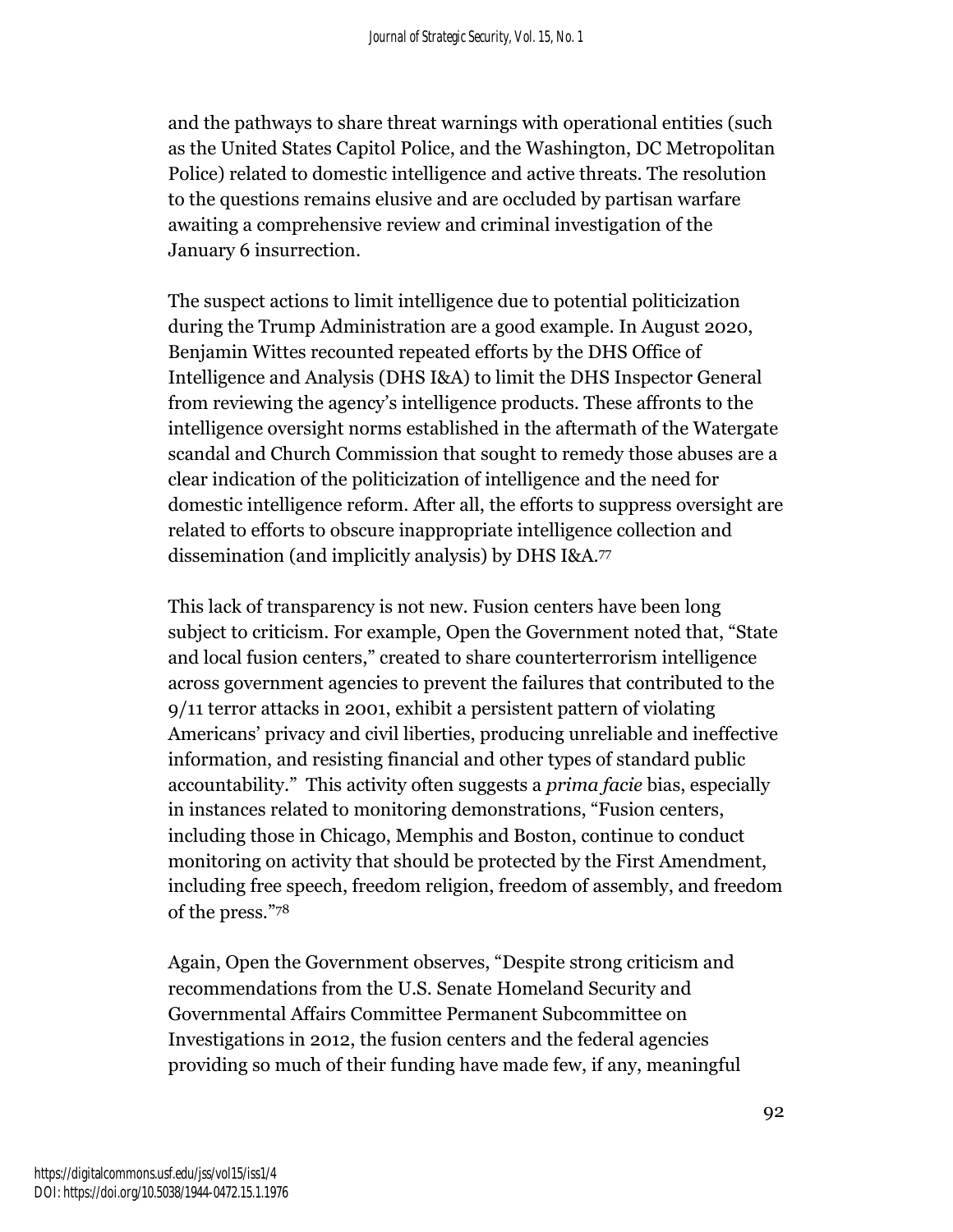improvements to improve effectiveness and public accountability."<sup>79</sup> It concludes, "Intelligence shared by fusion centers continues to be unreliable and ineffective."<sup>80</sup> The scope and practice of intelligence analysis and production remains immature at best despite repeated criticism. A significant concern is monitoring political and First Amendment protected speech and activities by personnel without requisite oversight and training.

In 2012, fusion centers faced serious criticism from the Senate Homeland Security and Governmental Affairs Committee's Permanent Subcommittee on Investigations.<sup>81</sup> According to the committee, fusion centers "frequently produced 'shoddy, rarely timely' reports that in some cases violated civil liberties or privacy and often had little to do with terrorism."<sup>82</sup> In addition, fusion center grant expenditures lacked oversight. A review of five fusion centers found that federal funds were used to purchase dozens of flat screen televisions, two sport utility vehicles, cell phone tracking devices and other surveillance equipment unrelated to the analytical mission of a fusion center.<sup>83</sup>

Sen. Coburn (R-OK) noted that:

Unfortunately, DHS has resisted oversight of these centers. The Department opted not to inform Congress of the public of serious problems plaguing its fusion center and broader intelligence efforts. When this Subcommittee requested documents that would help it identify these issues, the Department initially resisted turning them over, arguing that they were protected by privilege, too sensitive to share, were protected by confidentiality agreements, or did not exist at all.<sup>84</sup>

This is closer to reality than the apologies published by bureaucratic proponents of the status quo. Fusion centers could be an asset, but they are still poorly integrated into the federal system and lack robust fullchannel network connectivity. They largely disseminate information developed by other entities and mirror those reports in their dissemination, often duplicating efforts of other entities.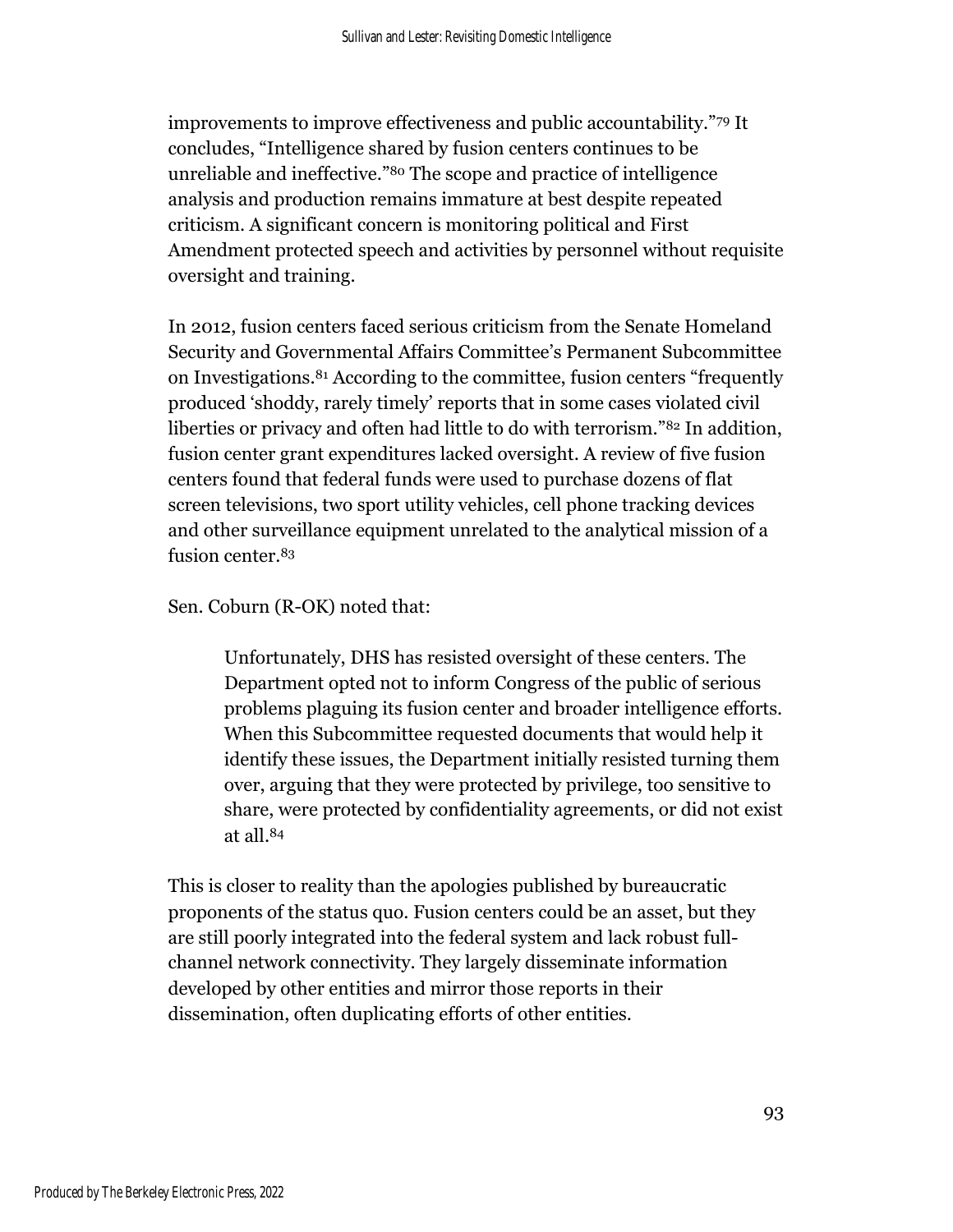"In reality, the Subcommittee investigation found that the fusion centers often produced irrelevant, useless or inappropriate intelligence reporting to DHS, and many produced no intelligence reporting whatsoever." Basic understanding of intelligence analysis tradecraft is still lacking. This is due to lack of institutional knowledge and domain expertise.

A 2015 Brookings blog summarizing that criticism noted that the Permanent Subcommittee on Investigations, "which issued a scathing report in 2012…argued that, fusion centers provided low-quality intelligence to the federal government and were not contributing in a meaningful way to counterterrorism efforts."<sup>85</sup> That 2012 report overstated the effectiveness and utility of fusion centers as currently configured and underestimates the deficiencies, focusing only on criticism regarding civil liberties concerns and grant funding priorities and avoiding underlying issues regarding training, and doctrine. The essay recaps anecdotal examples of success but they are derived from other reports rather than independent assessments of capability and effectiveness. Nevertheless, the rise of domestic rightwing extremism and the attempted overthrow of the Presidential election during the January 6, 2021 insurrection call the current domestic intelligence structures into question. Fusion centers remain core elements of federal, state, and local interaction, yet they have not yet adapted to the profound domestic intelligence challenges posed by right wing extremists and potential rightwing terrorists.

Each fusion center has a unique, local flavor. That is valuable since it helps the centers meet local needs, but it also raises challenges. New institutions like fusion centers must be planned in a public, open manner, and their implications for privacy and other key values carefully thought out and debated. And like any powerful institution in a democracy, they must be constructed in a carefully bounded and limited manner with sufficient checks and balances to prevent abuse."<sup>86</sup> Concerns raised by the American Civil Liberties Union include: Ambiguous lines of authority, private sector participation, military participation, data fusion—data mining, and excessive secrecy. While each of these concerns warrants scrutiny, they are not necessarily flaws. They can be strengths if properly managed and subject to effective oversight. Clear doctrine for addressing these issues is still an aspiration, rather than a reality.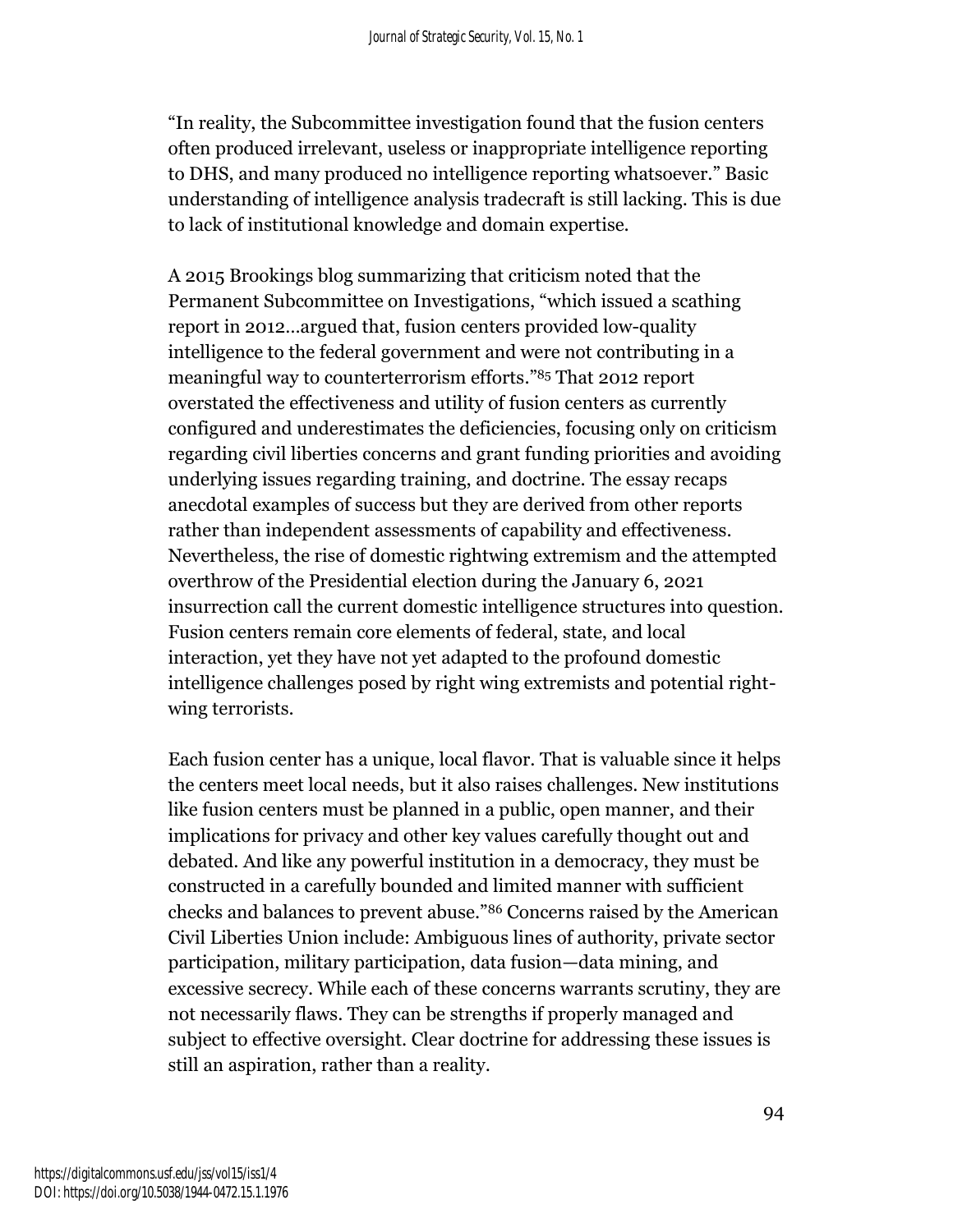Conclusion: Is Domestic Intelligence Reform Still Viable?

Domestic intelligence is critical to ensuring security and governance. It is also essential to preserving liberties. Domestic intelligence reform is necessary to calibrate the national intelligence framework to address the emerging and evolving threats faced internally, as well as those continuing external threats. Indeed, cross-cutting global challenges<sup>87</sup> like advanced technology, climate security, 88 transnational crime, maritime security,<sup>89</sup> and networked right wing extremism<sup>90</sup> are interconnected with domestic and foreign dimensions.

As Amy Zegart observed:

The threat landscape is changing dramatically—just as it did after the Cold War—and not because of a single emerging terrorist group or a rising nation-state. Advances in artificial intelligence, open-source internet-based computing, biotechnology, satellite miniaturization, and a host of other fields are giving adversaries new capabilities; eroding America's intelligence lead; and placing even greater demands on intelligence agencies to separate truth from deception. But the US intelligence community is not responding quickly enough to these technological changes and the challenges they are unleashing…Now, as in the run-up to 9/11, early indicators of the coming world are evident, and the imperative for intelligence reform is clear.<sup>91</sup>

These developments demonstrate a clear need for renewed intelligence reform. While Zegart's essay addresses the global picture, the need is also acute on the domestic front—especially as the distinction between foreign and domestic continues to blur.

While 9/11 provided an impetus for intelligence reform, it was short lived—especially on the domestic front. As Darrren Tromblay noted,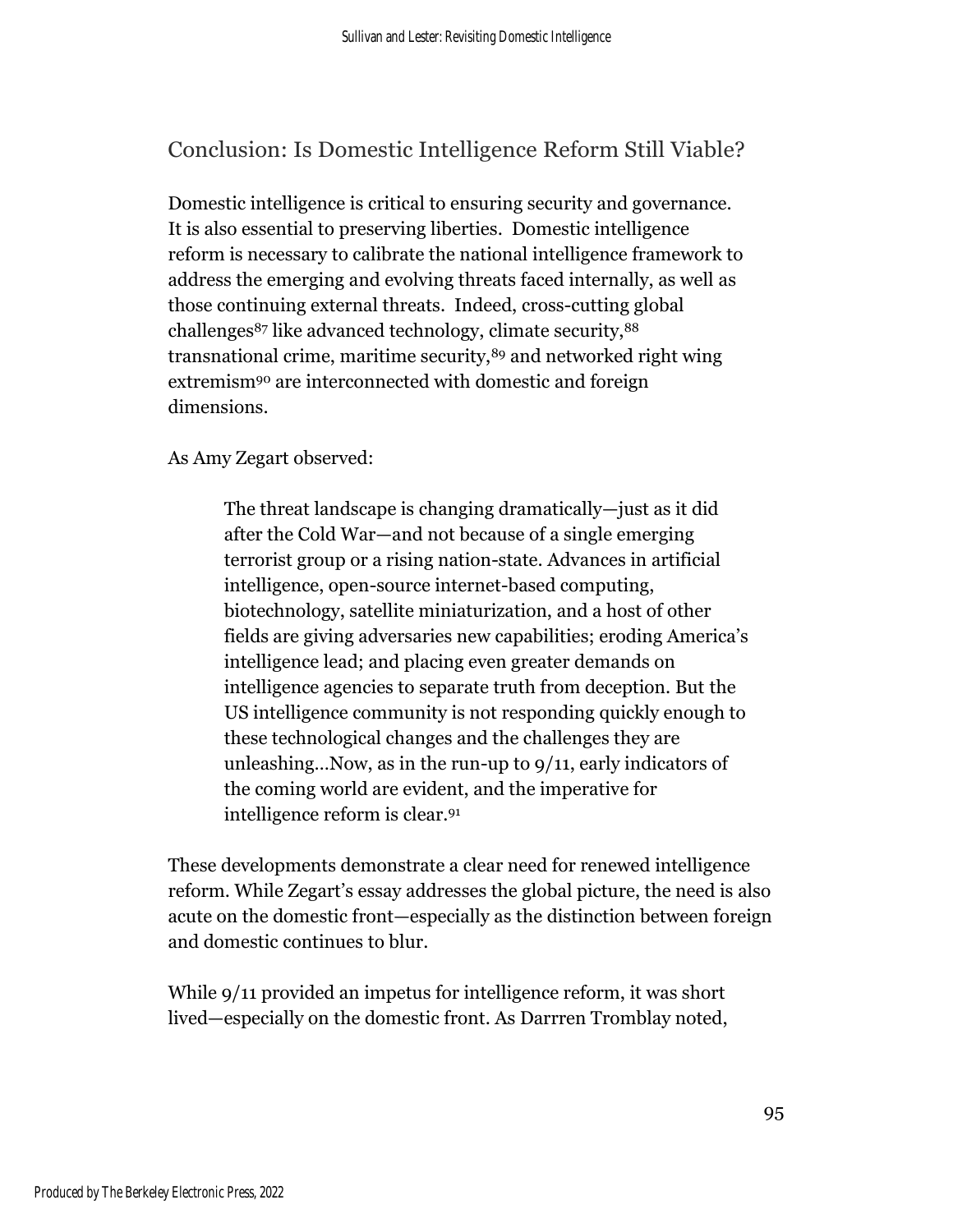Unfortunately, even after 9/11, the national security enterprise has struggled with implementing a whole-of-government (and private sector) approach to national security. Fusion centers, for which DHS manages the Fusion Center Performance Program and, more recently, the NCTC's Interagency Threat Assessment and Coordination Group/Joint Counterterrorism Assessment Team, have not proven to be the most efficient mechanisms for establishing a two-way relationship with state and local authorities in furtherance of counterterrorism objectives.<sup>92</sup>

Post 9/11 intelligence reform is incomplete. Indeed, it was never fully understood nor was it integrated into the United States experience. This is especially evident considering the January 6, 2021 insurrection attack on the Capitol. Due to reform fatigue, the initial—untested—crisis responses became the new foundation for domestic intelligence. Reform efforts also became the battleground for new bureaucratic contests for turf, prestige, and funding. All of these translate into contests for power. The imperatives of intelligence, as articulated in Sherman Kent's imperatives for analytical objectivity, became over-run by political objectives. Domestic intelligence has become politicized. The situation is the same on the foreign side of the house.<sup>93</sup> The current politicization of intelligence creates great risk as it ignores ground truth for political dominance. The case of violent rightwing extremism, including white supremacist and neo-Nazi groups is an alarming case in point. The Trump administration especially political appointees in DHS—expressly rejected addressing the rise of right-wing violence in the aftermath of Black Lives Matter protests, often conflating protest, direct action, riots, and terrorism from the left while ignoring direct action and terrorism from the extreme right. As reported by Betsy Woodruff Swan, "They tried to get Trump to care about right-wing terrorism. He ignored them."<sup>94</sup>

Twenty years after 9/11, United States domestic intelligence is carried out by multiple, loosely connected—and often competing—organizations. These agencies include the FBI, other Federal entities, such as the DHS and Drug Enforcement Administration, as well as state and local police. The current situation shares attributes of both a network and hierarchy. Creation of a new dedicated federal, domestic intelligence agency for counterterrorism and transnational threats is one option that needs to be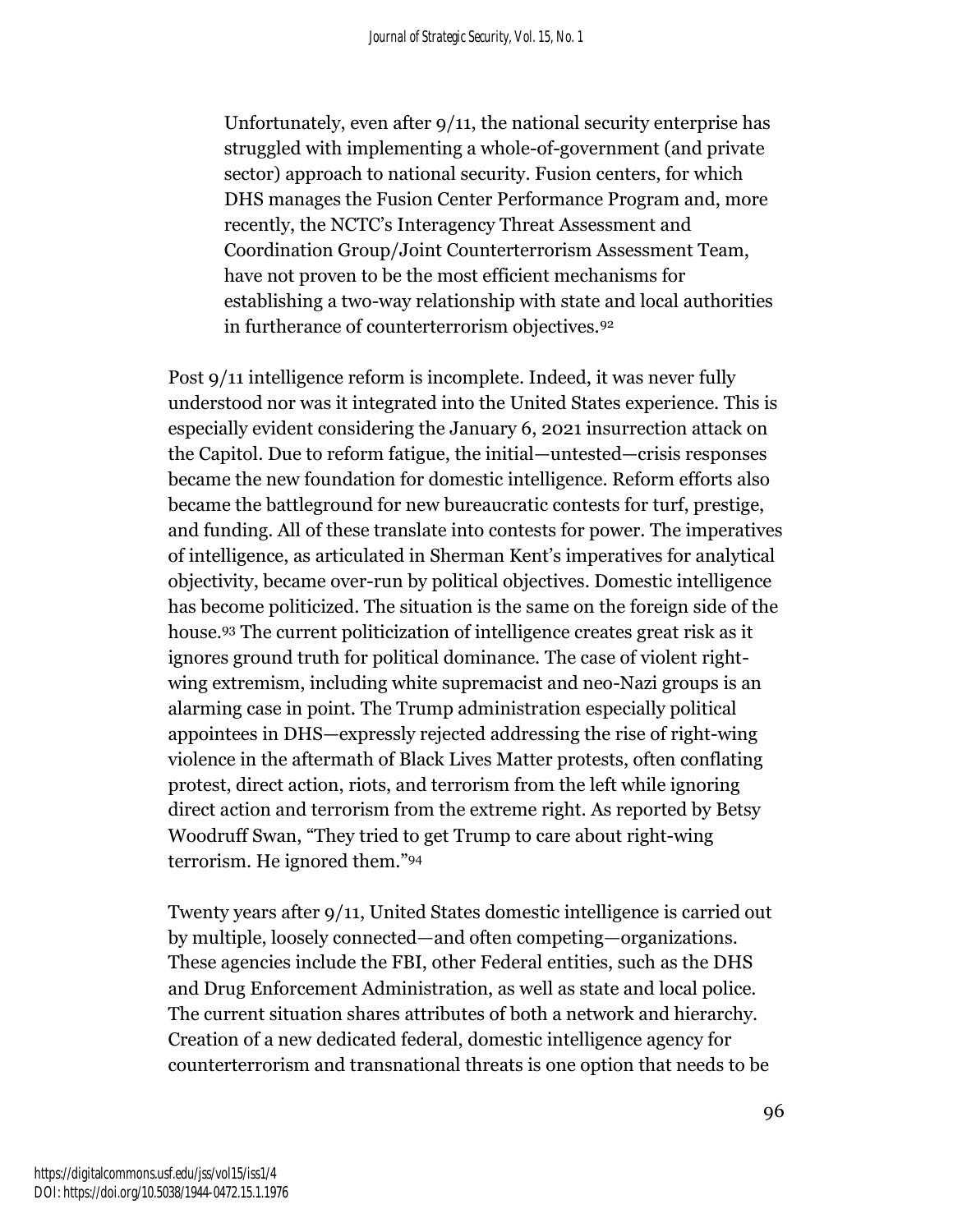explored further. Such an agency could be a stand-alone entity, an agencywithin an agency, or a distributed network. The analysis of these potential alternatives is just beginning.

The domestic intelligence domain is once again in need of significant reform—a reform that remains largely unfinished after the initial impulse to build new capacity after the 9/11 attacks. The major new capacities were three-fold: The creation of DHS, the establishment of the ODNI, and the promotion of a national network of fusion centers. The results of these efforts are uneven. There are significant levels of bureaucratic competition. For example, the roles of the FBI and DHS are often competing and duplicative, politicization has diminished the independence of the ODNI, and fusion centers still lack unified network standards in terms of common training, doctrine, and defined pathways for multi-lateral communication and the co-production of intelligence. Civil liberties and privacy issues remain a concern.

The need to examine domestic intelligence in a holistic, national—rather than federal—framework remains. It is time to revisit the network architecture of a national domestic intelligence capacity. This reassessment needs to look at oversight, privacy concerns, the rise of new technology, and the growing connections between domestic and international (global) threats such as the rise of global networks comprised of violent right-wing extremists, authoritarian states, and violent non-state actors. The suitability of current organizational roles, including potential reforms to fusion centers, and the potential role and models for a national domestic intelligence service is once again a necessary. This article provides a starting point for that assessment.

#### Endnotes

<sup>&</sup>lt;sup>1</sup> Rohini Kuruo and Benjamin Wittes, "Was Jan. 6 an Intelligence Failure, a Police Failure or Both?" *Lawfare*, March 1, 2021, https://www.lawfareblog.com/was-jan-6 intelligence-failure-police-failure-or-both.

<sup>2</sup> Claudia Grisales, "New Jan. 6 Report Describes Intel Failures And The Warnings Police Got In December, NPR, June 8, 2021, https://www.npr.org/2021/06/08/1004493986/new-jan-6-report-describes-intelfailures-and-the-warnings-police-got-in-decembe; "Examining The U.S. Capitol Attack: A Review of the Security, Planning, and Response Failures on January 6," Staff Report, Washington, DC: U.S .Senate Committee on Homeland Security and Governmental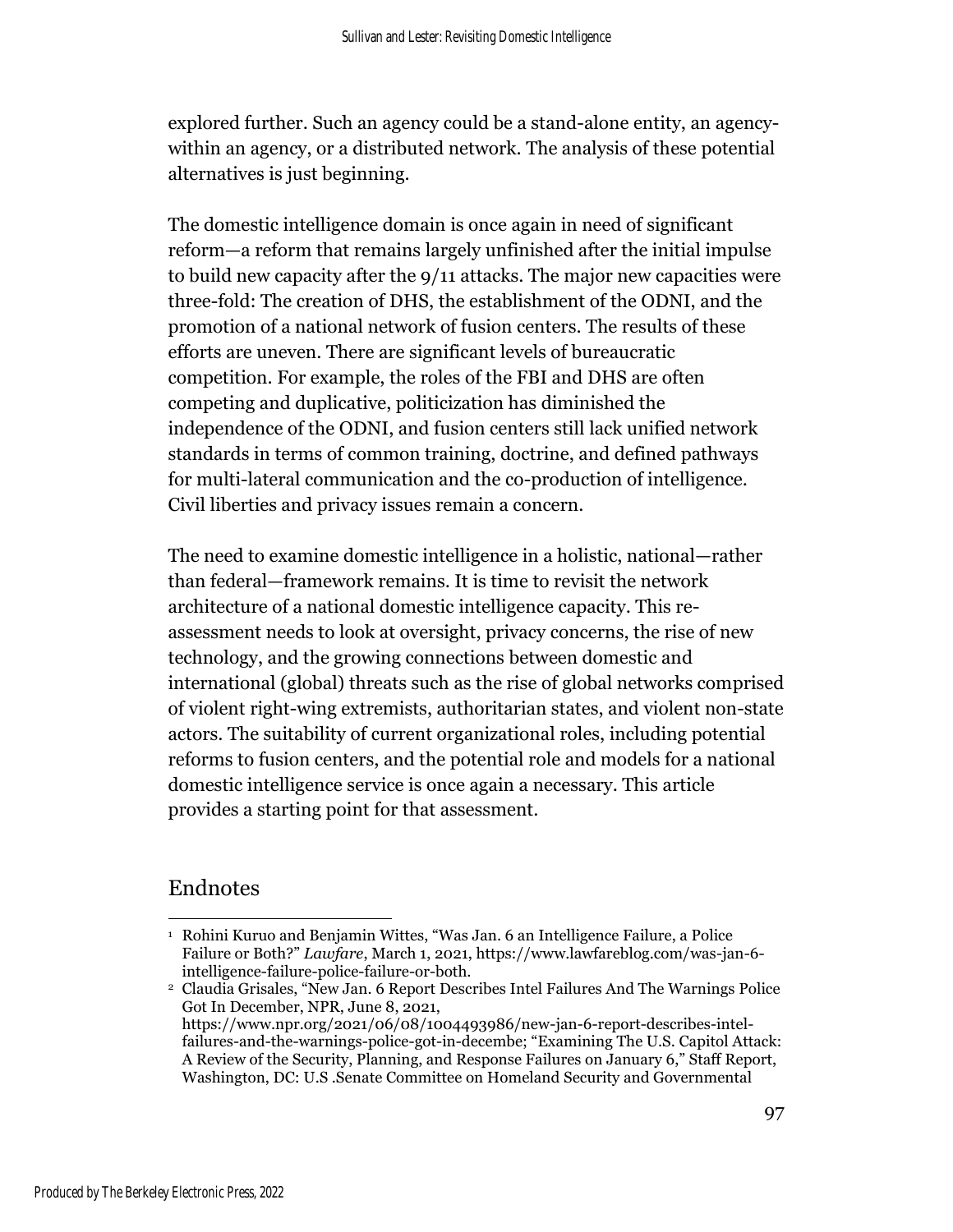Affairs and Committee on Rules and Administration, June 8, 2021, https://www.hsgac.senate.gov/imo/media/doc/HSGAC&RulesFullReport\_Examining U.S.CapitolAttack.pdf.

<sup>3</sup> Former chief of U.S. Capitol Police, Steven chief of testified to a bipartisan Senate committee that "A clear lack of accurate and complete intelligence across several federal agencies contributed to this event, and not poor planning by the United States Capitol Police." He added, "Based on the intelligence that we received, we planned for an increased level of violence at the Capitol and that some participants may be armed. But none of the intelligence we received predicted what actually occurred." Rachael Levy and Siobhan Hughes, "Security Officials Blame Poor Intel for Failure to Blunt Capitol Attack," *Wall Street Journal*, February 23, 2021,

https://www.wsj.com/articles/top-security-officials-to-testify-on-failure-to-bluntcapitol-attack-11614084412.

- <sup>4</sup> Rachael Levy, Dan Frosch, and Sadie Gurman, "Capitol Riot Warnings Weren't Acted On as System Failed," *Wall Street Journal*, February 8, 2021, https://www.wsj.com/articles/capitol-riot-warnings-werent-acted-on-as-systemfailed-11612787596?mod=article\_inline.
- <sup>5</sup> Ryan Goodman and Justin Hendrix, "January 6 Clearinghouse: Congressional Hearings, Government Documents, Court Cases, Academic Research," *Just Security*, November 18, 2021, https://www.justsecurity.org/77022/january-6-clearinghouse/
- <sup>6</sup> Erik J. Dahl, *Intelligence and Surprise Attack: Failure and Success from Pearl Harbor to 9/11 and Beyond* (Washington, DC: Georgetown University Press, 2013); James J. Wirtz, *Understanding Intelligence Failure: Warning, Response and Deterrence* (New York: Routledge, 2017); and Richard K. Betts, *Enemies of Intelligence: Knowledge and Power in American National Security* (New York: Columbia University Press, 2007).
- <sup>7</sup> Rohini Kurup and Benjamin Wittes, "Was Jan. 6 an Intelligence Failure, a Police Failure or Both?" and William Ford and Rohinia Kurup, "What Did We Learn From House and Senate Hearings on the Capitol Assault?" *Lawfare*, March 25, 2021, https://www.lawfareblog.com/what-did-we-learn-house-and-senate-hearings-capitolassault.
- <sup>8</sup> Brian Michael Jenkins, "Op-Ed: Why we need a Jan. 6 Commission to investigate the attack on the Capitol," *Los Angeles Times*, January 19, 2021, https://www.latimes.com/opinion/story/2021-01-19/jan-6-commission-capitolattacks. For comparative assessment of previous national commissions, Andy Wright, "Investigating a Crisis: A Comparison of Six U.S. Congressional Investigatory Commissions," *Lawfare*, April 6, 2021,

https://www.justsecurity.org/75671/investigating-a-crisis-a-comparison-of-six-u-scongressional-investigatory-commissions/.

- <sup>9</sup> National Commission on Terrorist Attacks Upon the United States, *The 9/11Commission Report,*Washington, DC: July 22, 2004, hereafter referred to as the *9/11 Commission Report. The 9/11* Report was simultaneously published by several commercial publishing houses to ensure maximum transparency*;* Richard A Posner, *Preventing Surprise Attacks: Intelligence Reform in the Wake of 9/11* (Lanham, MD: Rowman & Littlefield, 2005).
- <sup>10</sup> Karoun Demirjian, "Momentum of Capitol riot inquiries stalls amid partisan flare-ups," *Washington Post*, March 16, 2021, https://www.washingtonpost.com/nationalsecurity/capitol-riot-congressional-inquiries/2021/03/16/a667c1ac-85ca-11eb-82bce58213caa38e\_story.html.
- <sup>11</sup> At a minimum, there is a need to fully incorporate open source intelligence (OSINT) and social media intelligence (SOCMINT) into intelligence assessments. Courtney Weinbaum, "The Intelligence Community's Deadly Bias Toward Classified Sources," *Defense One*, April 9, 2021, [https://www.defenseone.com/ideas/2021/04/intelligence](https://www.defenseone.com/ideas/2021/04/intelligence-communitys-deadly-bias-toward-classified-sources/173255/)[communitys-deadly-bias-toward-classified-sources/173255/.](https://www.defenseone.com/ideas/2021/04/intelligence-communitys-deadly-bias-toward-classified-sources/173255/) According to Weinbaum, "Its willful blindness to publicly available information is hurting national security."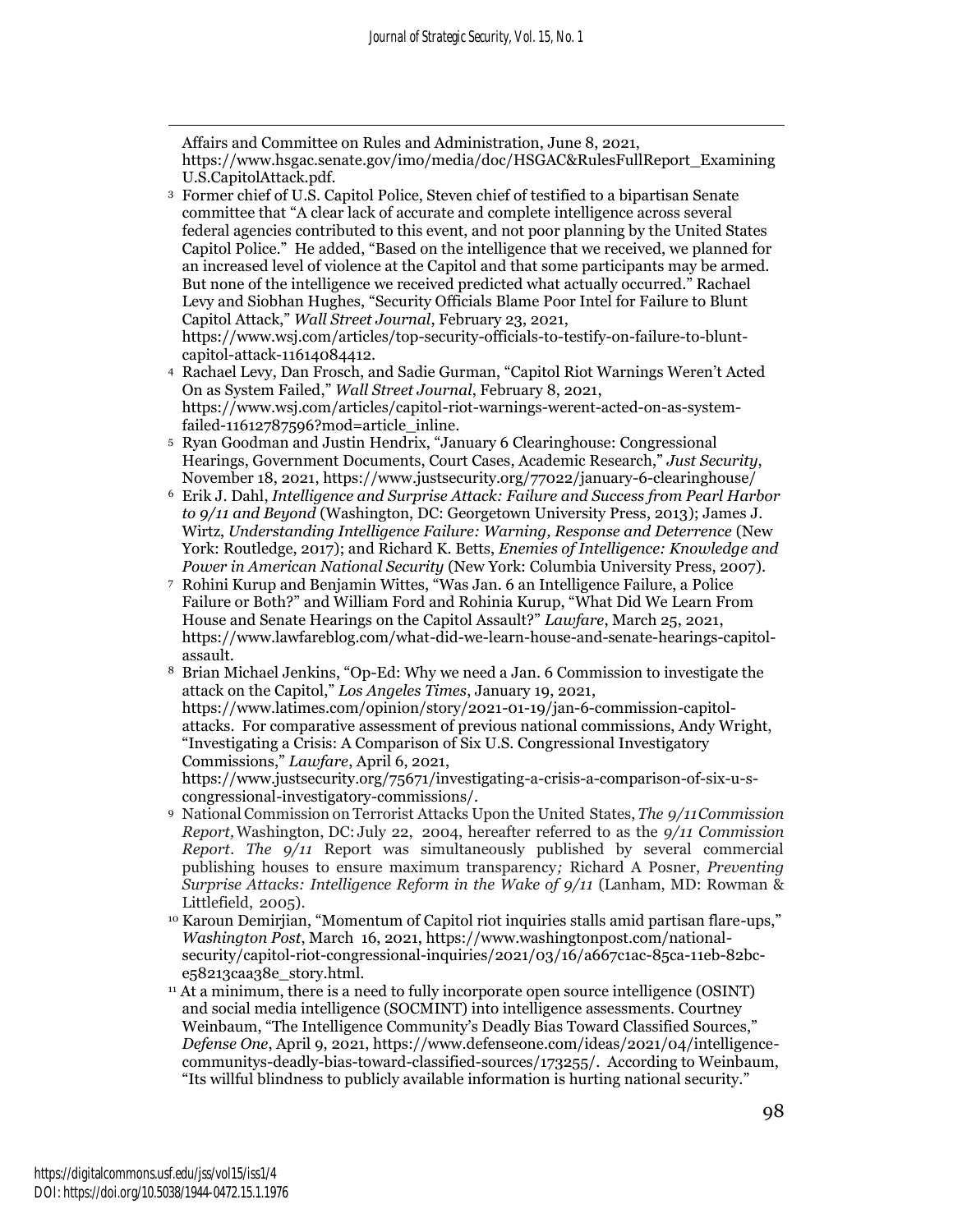From a larger perspective the architecture of the national domestic intelligence framework warrants assessment.

- <sup>12</sup> Genevieve Lester and John P. Sullivan, "Calibrating Domestic Intelligence at the 20- Year Mark," *Homeland Security Today*, November 15, 2021, https://www.hstoday.us/subject-matter-areas/intelligence/calibrating-domesticintelligence-at-the-20-year-mark/.
- <sup>13</sup> *9/11Commission Report*.
- <sup>14</sup> David Heyman, "Finding the Enemy Within: Towards a Framework for Domestic Intelligence." In Bert B. Tussing (Ed.), *Threats at Our Threshold: Homeland Defense and Homeland Security in the New Century (*Washington, DC: Center for Strategic and International Studies, 2000), 149-174.

- <sup>16</sup> Mark A, Randol, *Homeland Security lntelligence: Perceptions, Statutory Definitions, and Approaches,* Washington, DC: Congressional Research Service, RL33616, January 14, 2009, 2.
- <sup>17</sup> Randol, 2; Sherman Kent, *Strategic Intelligence for American World Policy* (Hamden, CT: Archon, 1965).
- <sup>18</sup> Randol, 4, quoting a speech of then DNI Negroponte to theU.S. Chamber of Commerce on July 10, 2006.

- <sup>20</sup> Kent, *Strategic Intelligence,* 209-210 as quoted by Randol at 6.
- <sup>21</sup> Treverton, 15.
- <sup>22</sup> Treverton, 16.
- <sup>23</sup> Seymour Hersh, "Huge C.I.A. operation reported in U.S. against antiwar forces, other dissidents in Nixon years," *New York Times*, December 22, 1974, 1.
- <sup>24</sup> President's Commission on CIA Activities Within the United States (Rockefeller Commission), Report of the *President's Commission on CIA Activities Within the United States,* Washington, DC, 1975. Available at [http://history-m](http://history/)atters.com/archive/contents/church/contents\_church\_reports\_r ockcomm. htm.
- <sup>25</sup> Chapter 17 of the report details the relationships of the CIA with other federal, state, and local agencies. The Rockefeller Commission concluded that no major statutory amendments to the National Security Act of 1947 were required and that the CIA should restrict its activities to foreign intelligence. It recommended that minor amendments be made to explicitly state the CIA's activities must be related to foreign intelligence (although these activities could be conducted within the U.S.). It also recommended that President should issue an executive order prohibiting the CIA from collecting intelligence (information) about the domestic activities of U.S .citizens by overt or covert means (with certain narrow exceptions).
- <sup>26</sup> Genevieve Lester, *When Should State Secrets Stay Secret? Accountability, Democratic Governance, and Intelligence* (New York, NY: Cambridge University Press, 2015), 99.
- <sup>27</sup> Rhodri Jeffreys-Jones, *The CIA and American Democracy* (New Haven, CT: Yale University Press, 2003, 3rd edition), 208.
- <sup>28</sup> Lester, *When Should State Secrets Stay Secret?*, 93.
- <sup>29</sup> Loch K. Johnson, *A Season of Inquiry: Congress and Intelligence* (Belmont, CA: Dorsey Press, 1987). for a fascinating insider's view of the Church Committee proceedings.
- <sup>30</sup> Quoted in Loch K. Johnson, "Congressional Supervision of America's Secret Agencies: The Experience and Legacy of the Church Committee," *Public Administration Review* 64, no. 1 (January – February 2004): 6.
- <sup>31</sup> Athan G. Theoharis, *The FBI and American Democracy: A Brief Critical History*  (Lawrence, KS: University Press of Kansas, 2004).

<sup>15</sup> *9/11 Commission Report,* 400-406.

<sup>19</sup> Randol, 5.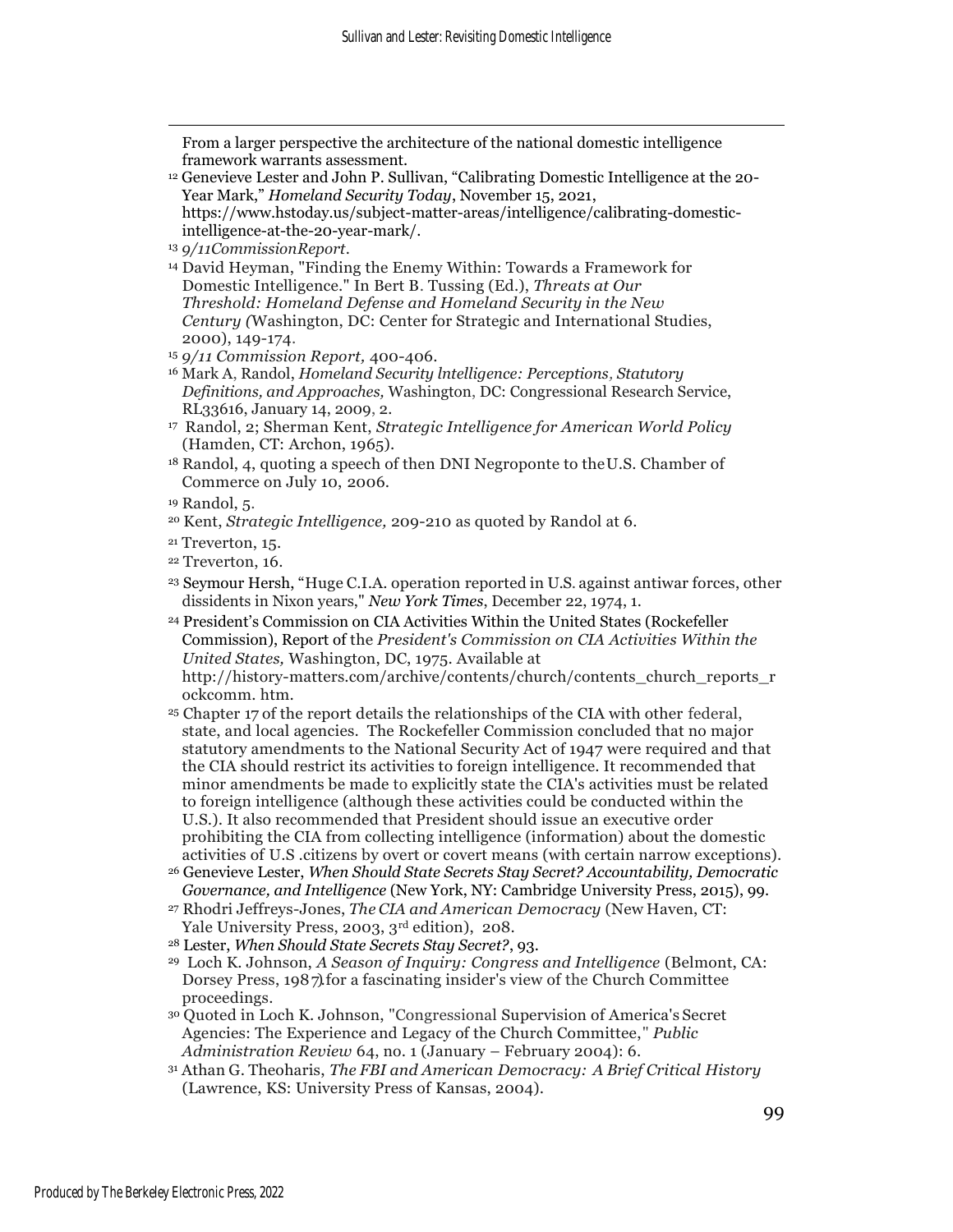<sup>32</sup> Rhodri Jeffreys-Jones, *The CIA and American Democracy* (New Haven, CT: Yale University Press, 2003 (3rd edition), 168; Loch K. Johnson, *Americas's Secret Power: The CIA in a Democratic Society* (Oxford: Oxford University Press, 1989).

- <sup>34</sup> "Confronting the 'Enemy Within': What Can the United States Learn About Counterterrorism and Intelligence from Other Democracies?" Research Brief (Santa Monica: RAND, 2004), at https://www.rand.org/pubs/research\_briefs/RB9047.html.
- <sup>35</sup> James A Burch, "A Domestic Intelligence Agency for the United States? A Comparative Analysis of Domestic Intelligence Agencies and Their Implications for Homeland Security," *Homeland Security Affairs* 111, no. 2, (June 2 2007); at [http://www.hsaj.org/?article=3.2.2.](http://www.hsaj.org/?article=3.2.2)
- <sup>36</sup> Peter Chalk, Lindsay Clutterbuck, Brian A. Jackson and Richard Warnes, "Conclusions: Lessons for the United States" in Jackson (ed), *Considering the Creation of* a *Domestic Intelligence in the United States: Lessons from the Experiences of Australia, Canada,* France, Germany, and the United Kingdom, 161.
- <sup>37</sup> U.S. Library of Congress. Congressional Research Service, *Domestic Intelligence in the United Kingdom: Applicability of the Ml-5 Model to the United States,* by Todd Masse, RL31920, May 19, 2003.
- <sup>38</sup> Christopher Andrew, *The Defence of the Realm: The Authorized History of MI5* (London: Alan Lane, 2009). It is important to note that while the UK maintains a domestic intelligence agency, this function is also closely integrated with intelligence operations within the police service. In general, police intelligence functions are performed by what is historically known as a "Special Branch." In 2005 the largest of these units, the Metropolitan Police Special Branch merged with the Anti-Terrorist Branch to form the Counter Terrorism Command. In addition to the Security Service, the UK maintains the National Crime Agency, previously known as the Serious Organised Crime Agency, and National Criminal Intelligence Service, respectively for serious and organized crime.
- <sup>39</sup> Up until that time the *Direction de la Surveillance du Territoire* (DST Directorate of Territorial Security) was the lead domestic agency for internal security threats while the *Direction générale de la sécurité exterieure* (DGSE – General Directorate of External Security was the lead foreign intelligence agency. The DST worked closely with the National Police *(Police nationale)* and Gendarmerie *(Gendarmerie nationale)* through the *Direction Centrale des Renseignments Généraux* (DCRG – Central Directorate of General Intelligence) within the Minist*é*re de l'Interieur (Interior Ministry).
- <sup>40</sup> John P. Sullivan and Adam Elkus, "Urban Siege in Paris: A Spectrum of Armed Assault," *Small Wars Journal*, February 2, 2015, https://smallwarsjournal.com/jrnl/art/urban-siege-in-paris-a-spectrum-of-armedassault.
- <sup>41</sup> Another new body to monitor domestic extremism was developed to augment surveillance capabilities of the *Gendarmerie nationale.* This service the *Sous-direction de l'anticipation opérationnelle* (SDAO– SubDirectorate of Operational Anticipation) worked in tandem with the SDAO. As a result, French domestic intelligence was divided among three entities: the dedicated domestic security agency (DGSI) and two police intelligence arms: the SCRT for the police and SDAO for the gendarmerie.
- <sup>42</sup> This Canadian framework goes beyond the typical intelligence service role of gathering and disseminating intelligence to obtain special, secret warrants. Although not conferring arrest authority it creates a hybrid between the security intelligence and police roles. An oversight agency, the National Security and Intelligence Review Agency (NSIRA) was established to oversee the interactions of CSIS, CSE, and RCMP. Operational interaction among these agencies involves information-sharing and joint operations by Integrated National Security Enforcement Teams (INSETs) with staffing form CSIS, RCMP, the Canada Border Agency, Citizenship and Immigration Canada

<sup>33</sup> Lester, *When Should State Secrets Stay Secret?*, 95.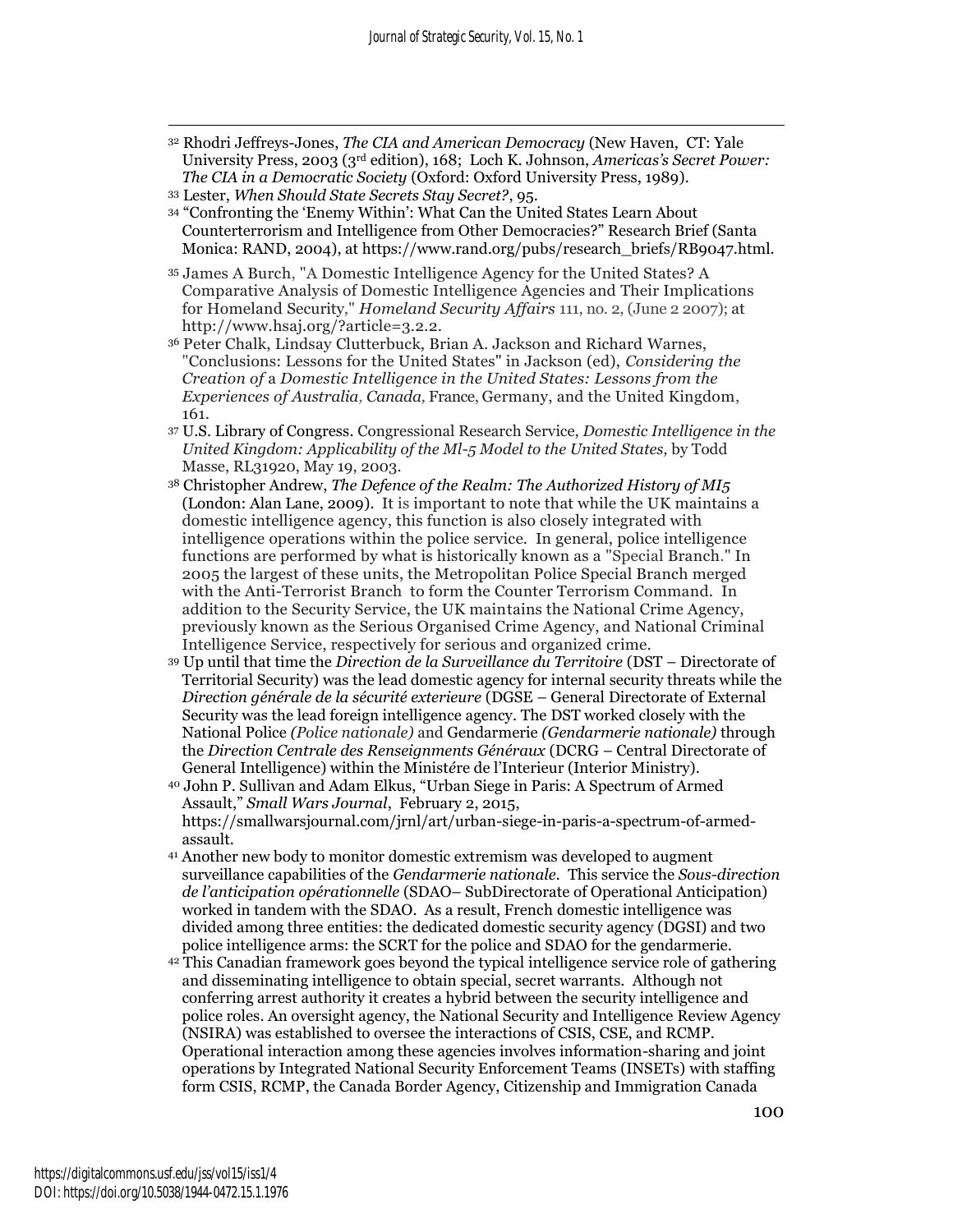and provincial and metropolitan police from Quebec, Ontario, and British Columbia.

- <sup>43</sup> This interaction is augmented by several integrating entities: 1) the Australia-New Zealand Counter-Terrorism Committee (ANZCTC) for bi-lateral co-ordination of all CT activities, including intelligence and investigations; 2) The Australian Counter-Terrorism Centre for intelligence policy co-ordination; 3) the Joint Counter-Terrorism Intelligence Coordination Unit (JCTICU) for investigative synchronization among police and intelligence agencies; 4) Joint Counter-Terrorist Teams (JCTTs) investigative task forces bringing together The AFO, SASIO and state or territorial police (like the FBI's JTTFs); and 5) the National Threat Assessment Centre (NTAC), a national fusion center housed at ASIO.
- <sup>44</sup> Peter Chalk and William Rosenau, *Confronting the "Enemy Within:" Security Intelligence, the Police, and Counterterrorism in Four Democracies*. (Santa Monica, CA: RAND, 2004),

https://www.rand.org/content/dam/rand/pubs/monographs/2004/RAND\_MG100.p df.

- <sup>45</sup> Athan Theoharis, *The Quest for Absolute Security: The Failed Relations Among U.S. Intelligence Agencies* (Chicago: Ivan R. Dee, 2007).
- <sup>46</sup> Amy Zegart, *Spying Blind: The CIA, the FBI, and the Origins of 9/11*(Princeton, NJ: Princeton University Press, 2007).
- <sup>47</sup> Zegart, *Spying Blind,* 3.
- <sup>48</sup> Zegart, *Spying Blind,* 21.
- <sup>49</sup> National Advisory Committee on Criminal Justice Standards and Goals, *Disorders and Terrorism: Report of the Task Force on Disorders and Terrorism,* Washington, DC: U.S. Department of Justice, Law Enforcement Assistance Administration, 1976.
- <sup>50</sup> National Advisory Committee on Criminal Justice Standards and Goals, *Disorders and Terrorism,* 90.
- <sup>51</sup> National Advisory Committee on Criminal Justice Standards and Goals, *Disorders and Terrorism,* 144.
- <sup>52</sup> National Advisory Committee on Criminal Justice Standards and Goals, *Disorders and Terrorism,* 144.
- <sup>53</sup> Bruce Berkowitz, "Homeland Security Intelligence: Rationale, Requirements, and Current Status" in Roger Z. George and James B. Bruce (eds), *Analyzing Intelligence: Origins, Obstacles, and Innovation* (Washington DC: Georgetown University Press, 2008): 281-294).

<sup>54</sup> Advisory Panel to Domestic Response Capabilities for Terrorism Involving Weapons of Mass Destruction. *First Annual Report to The President and The Congress of the Advisory Panel to Assess Domestic Response Capabilities for Terrorism Involving Weapons of Mass Destruction. I. Assessing the Threat*. December 10, 1999, https://www.rand.org/content/dam/rand/www/external/nsrd/terrpanel/terror.pdf; *Second Annual Report to The President and The Congress of the Advisory Panel to Assess Domestic Response Capabilities for Terrorism Involving Weapons of Mass Destruction. II. Toward a National Strategy for Combatting Terrorism*. December 15 2000,

https://www.rand.org/content/dam/rand/www/external/nsrd/terrpanel/terror2.pdf; *Third Annual Report to The President and The Congress of the Advisory Panel to Assess Domestic Response Capabilities for Terrorism Involving Weapons of Mass Destruction. III. For Ray Downey*. December 15, 2001,

https://www.rand.org/content/dam/rand/www/external/nsrd/terrpanel/terror3 screen.pdf; *Fourth Annual Report to The President and The Congress of the Advisory Panel to Assess Domestic Response Capabilities for Terrorism Involving Weapons of Mass Destruction. IV. Implementing the National Strategy*. December 15, 2002, https://www.rand.org/content/dam/rand/www/external/nsrd/terrpanel/terror4.pdf;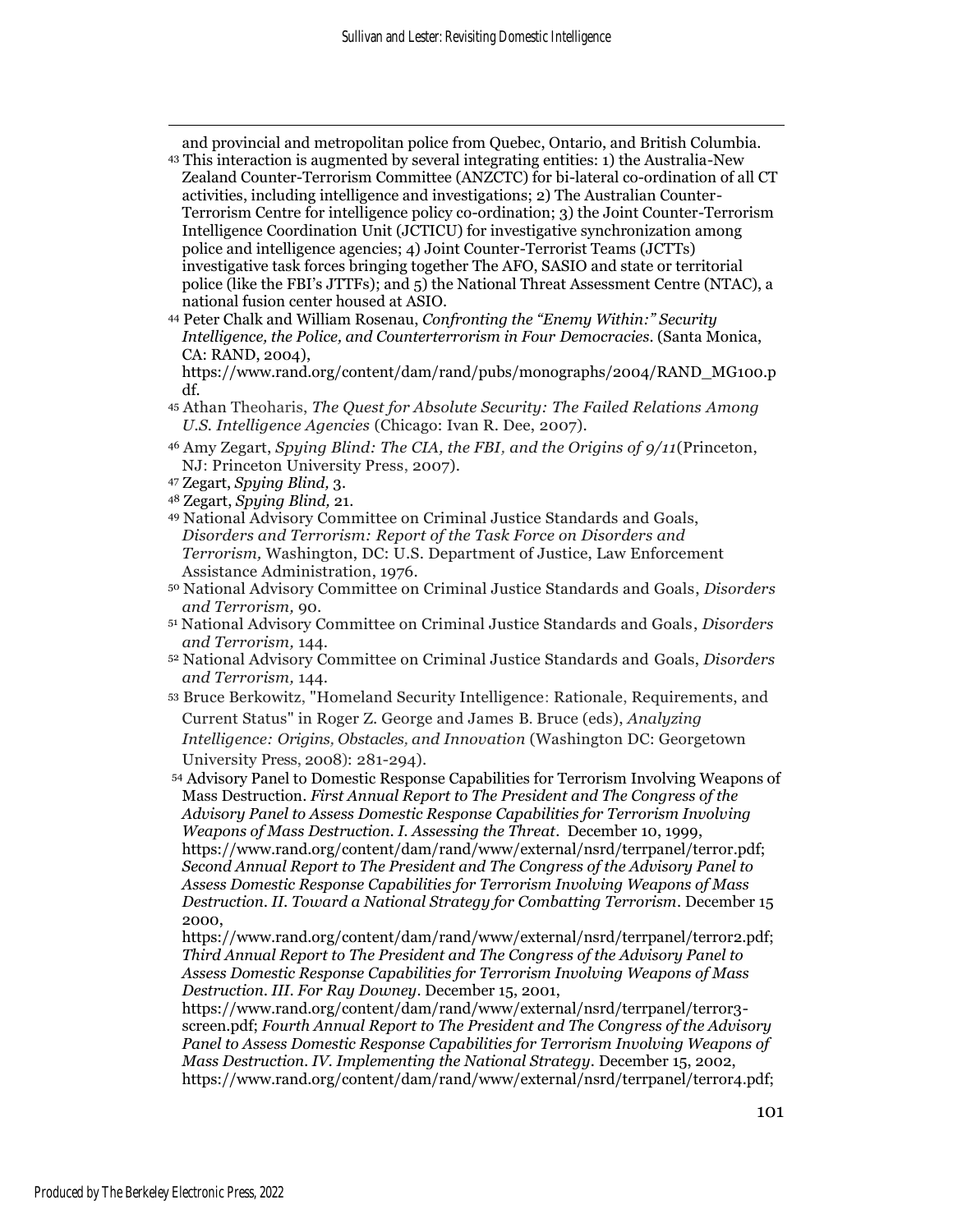*Fifth Annual Report to The President and The Congress of the Advisory Panel to Assess Domestic Response Capabilities for Terrorism Involving Weapons of Mass Destruction. V. Forging America's New Normalcy: Securing Our Homeland, Preserving Our Liberty*. December 15, 2003,

https://www.rand.org/content/dam/rand/www/external/nsrd/terrpanel/volume\_v/v olume\_v.pdf.

<sup>55</sup> United States Department of Justice, *Fusion Center Guidelines: Developing and Sharing Information and Intelligence in* a *New Era* (Washington, DC: Global Justice Information Sharing Initiative, 2005),

https://it.ojp.gov/documents/fusion\_center\_guidelines\_law\_enforcement.pdf. <sup>56</sup> United States Department of Justice, *Baseline Capabilities for State and Major Urban Area Fusion Centers* (Washington, DC: Global Justice Information Sharing Initiative, 2008),

http://www.it.ojp.gov/documents/baselinecapabilitiesa.pdf.

- <sup>57</sup> United States Department of Homeland Security, "Fusion Center Foundational Guidance," [https://www.dhs.gov/fusion-center-foundational-guidance.](https://www.dhs.gov/fusion-center-foundational-guidance)
- <sup>58</sup> United States Office of the Director of National Intelligence, "National Strategy for the National Network of Fusion Centers," https://www.dni.gov/files/ISE/documents/DocumentLibrary/National-Strategy-for-

the-National-Network-of-Fusion-Centers-2014.pdf.

<sup>59</sup> John P. Sullivan, "Terrorism Early Warning (TEW) Model for Sensing Novel and Emerging Threats," *Journal of Intelligence & Analysis*, Special Edition Intelligence Canaries: Applications in Strategic Early Warning 22, no. 2, (April 2015): 103-117, available at

https://www.academia.edu/39359421/The\_Terrorism\_Early\_Warning\_TEW\_Model\_ for\_Sensing\_Novel\_and\_Emerging\_Threats.

<sup>60</sup> John P. Sullivan, "Terrorism Early Warning and Co-Production of Counterterrorism Intelligence," unpublished paper presented to Canadian Association for Security and Intelligence Studies, *CASIS 20th Anniversary Conference,* Montreal, Quebec, Canada, October 21, 2005, available at

https://www.academia.edu/927364/Terrorism\_early\_warning\_and\_coproduction\_of\_counterterrorism\_intelligence. John P \_ Sullivan, "Terrorism Early Warning Groups: Regional Intelligence to Combat Terrorism," in Russell Howard, James Forest, and Joanne Moore (eds), *Homeland Security and Terrorism: Readings and Interpretations* (New York: McGraw-Hill. 2005), 235-245); and John P. Sullivan, and James J. Wirtz, "Terrorism Early Warning and Counterterrorism Intelligence," *International Journal of Intelligence and Counterlntelligence* 21, no. 1 (March 2008): 13-25.

- <sup>61</sup> Co-production of intelligence was developed by Sullivan as part of the evolution of the TEW concept, it is elaborated upon in the series of papers referenced above, starting with "Terrorism Early Warning and Co-Production of Counterterrorism Intelligence."
- <sup>62</sup> John P. Sullivan and Alain Bauer (eds) *Terrorism Early Warning: 10 Years of Achievement in Fighting Terrorism and Crime* (Los Angeles: Los Angeles County Sheriff's Department, 2008), available at [http://www.lasd.org1tew/TEW2009.pdf.](http://www.lasd.org1tew/TEW2009.pdf) <sup>63</sup> Sullivan and Bauer, *Terrorism Early Warning*, 108.
- <sup>64</sup> "Domestic Approach to National Intelligence," Washington, DC: Office of the Director of National Intelligence (ODNI), NCTC 029197, December 2016,

https://www.dni.gov/files/documents/Newsroom/DomesticApproachtoNationalIntelli gence.PDF.

<sup>65</sup> From the IC perspective, intelligence is defined under Title 50 of the U.S. Code; all other activities are outside the IC. Federal agencies with both Title 50 and non-Title 50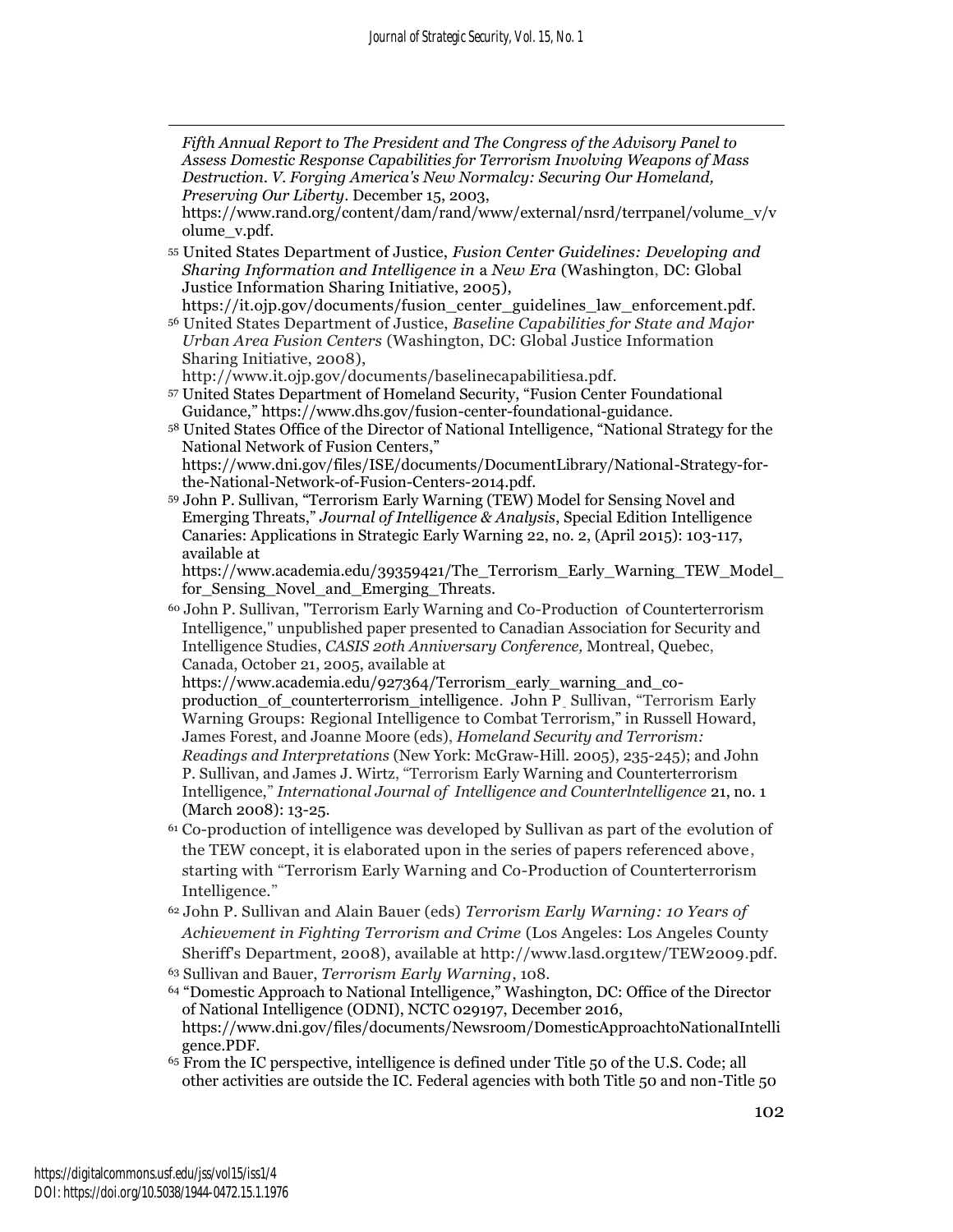components such as the Drug Enforcement Administration, Department of Homeland Security, FBI (including Field Intelligence Groups or FIGs, Joint Terrorism Trask Forces (JTTFs, and the Terrorist Screening Center or TSC), the United States Coast Guard are IC elements with a domestic emphasis. The Intelligence & Analysis component of DHS along with the FBI are primarily responsible for interacting with state, local, territorial, and tribal entities. Title 50 United States Code at https://uscode.house.gov/browse/prelim@title50&edition=prelim and ODNI "Domestic Approach to National Intelligence."

<sup>66</sup> Charles Allen. "State of Terrorism Intelligence: Confronting Foreign and Emergent Domestic Threats, *Homeland Security Today,* September 15, 2021, https://www.hstoday.us/911/state-of-terrorism-intelligence-confronting-foreign-andemergent-domestic-threats/.

<sup>67</sup> Christopher Dickey, *Securing the City: Inside America's Best Counterterror Force – the NYPD* (New York: Simon & Schuster, 2009).

- <sup>68</sup> New York City Police Foundation, International Liaison Program at http://www.nycpolicefoundation.org/programs/counterterrorism[/.](http://www.nycpolicefoundation.org1globa.lasp/)
- <sup>69</sup> Sullivan has termed this trend "global metropolitan policing." John P. Sullivan, "GlobalTerrorism and the Police," unpublished paper presented to the Panel on Bridging Divides in Counterterrorism intelligence: Law Enforcement, lntelligence, and Non-Traditional Actors, International Studies Association, *49th Annual JSA Convention,* San Francisco, CA, March 29, 2008. John P. Sullivan and James J. Wirtz, "Global Metropolitan Policing: An Emerging Trend in Intelligence Sharing," *Homeland Security Affairs* 5, Article 4, May 2009,
- https://www.chds.us/?serve&dl&f=/chds/resources/journal/volume5/issue2/pdfs/5.2.4. pdf.
- <sup>70</sup> Judith Miller, "A New York Detective's Tricky Beat in Israel," *New York Times,* May 15, 2005, https://www.nytimes.com/2005/05/15/nyregion/a-new-york-detectives-trickybeat-in-israel.html.
- <sup>71</sup> Judith Miller, "A New York Detective's Tricky Beat in Israel."
- <sup>72</sup> In addition to the 78 federally-recognized state and major urban area fusion centers, other intelligence fusion efforts include High Intensity Drug Trafficking Areas (HIDTAs) and High Intensity Financial
- Crime Areas (HIFCAs). Other smaller, initiatives also exist. Here we primarily discuss the national network of fusion centers, but recognize that all these components need to be better synchronized at all levels. ODNI, "Domestic Approach to National Intelligence,"
- <sup>73</sup> Shane A. Salvatore, "Fusion Center Challenges: Why Fusion Centers Have Failed to Meet Intelligence Sharing Expectations," Master's Thesis, Monterey, CA: Naval Postgraduate School. March 2018, https://www.hsdl.org/?view&did=811370.
- <sup>74</sup> Cyris Farivar, "20 years after 9/11, 'fusion centers' have done little to combat terrorism," NBC News, September 10, 2001, https://www.nbcnews.com/business/business-news/20-years-after-9-11-fusioncenters-have-done-little-n1278949.
- <sup>75</sup> On the National Capital Region Threat Intelligence Consortium (NTIC), the DC Government description at https://hsema.dc.gov/NTIC. For brief, and rare discussion of the role, or lack thereof of the NTIC, Francis Burke and Richard H. Shultz, "The Department of Homeland Security's Epic 'Intelligence Enterprise' Failure," *The National Interest*, January 24, 2021, https://nationalinterest.org/feature/departmenthomeland-security's-epic-'intelligence-enterprise'-failure-176946.
- <sup>76</sup> Ryan Goodman, Barbara McQuade and Joyce Vance, "Questions the January 6 Select Committee Should Ask Its Witnesses," *Just Security*, July 26, 2021, https://www.justsecurity.org/77588/questions-the-january-6-select-committeeshould-ask-its-witnesses/.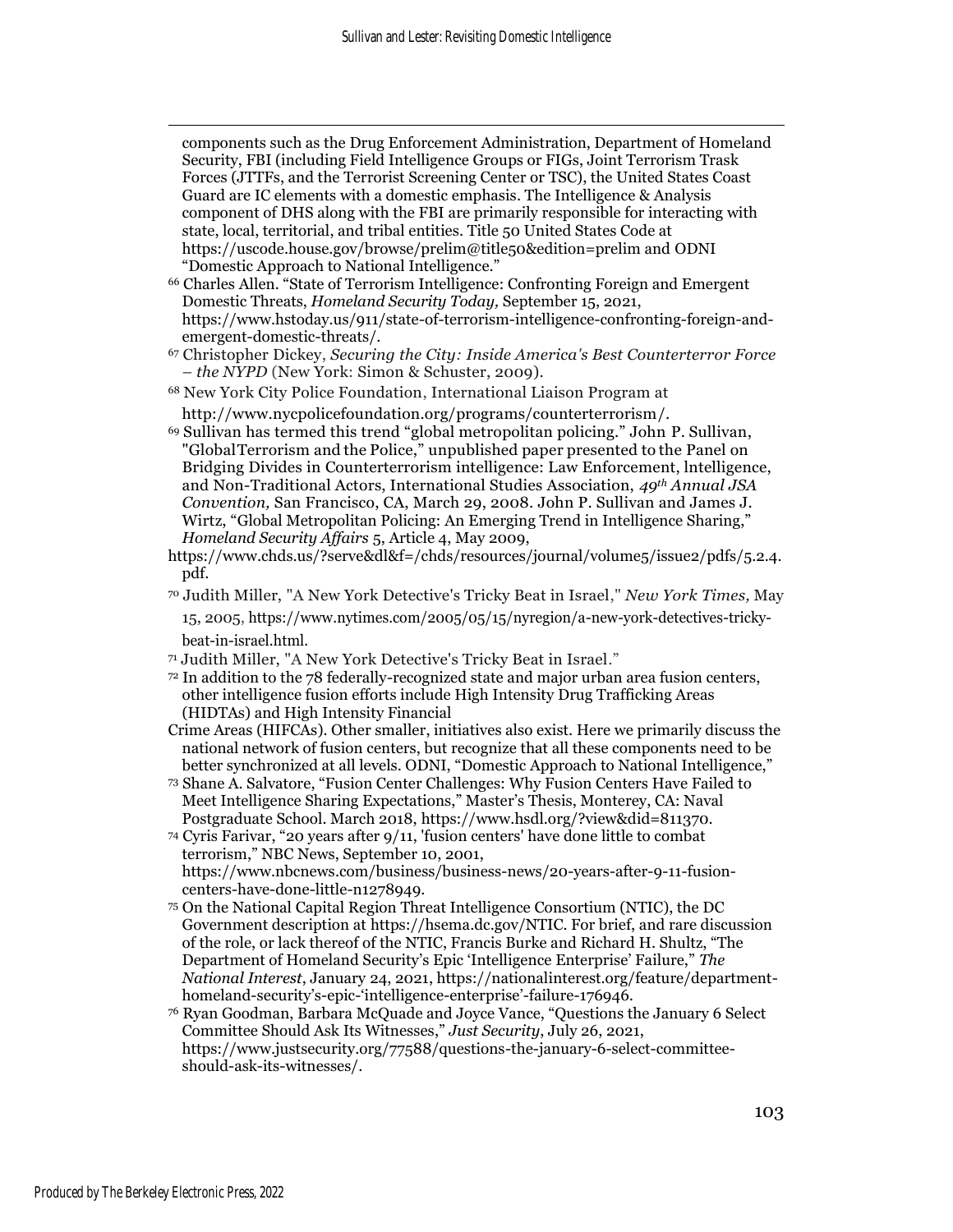- <sup>77</sup> Benjamin Wittes, "How the DHS Intelligence Unit Sidelined the Watchdogs," *Lawfare*, August 6, 2020, https://www.lawfareblog.com/how-dhs-intelligence-unit-sidelinedwatchdogs.
- <sup>78</sup> "The Cost of Fear: Long-Cited Abuses Persist at U.S. Government-Funded Post-9/11 Fusion Centers," *Open the Government*, 2020,
- https://www.openthegovernment.org/dhs-fusion-centers-full-report/. <sup>79</sup> "The Cost of Fear: Long-Cited Abuses Persist at U.S. Government-Funded Post-9/11 Fusion Centers."
- <sup>80</sup> "The Cost of Fear: Long-Cited Abuses Persist at U.S. Government-Funded Post-9/11 Fusion Centers."

<sup>81</sup> United States Senate Permanent Subcommittee on Investigations, "Federal Support for and Involvement in State and Local Fusion Centers." Majority and Minority Staff Report, Washington, DC: United States Senate. October 3, 2012, https://www.hsgac.senate.gov/imo/media/doc/10-3- 2012%20PSI%20STAFF%20REPORT%20re%20FUSION%20CENTERS.2.pdf.

- 82 Jeffrey Smith, "Senate Report Says National Intelligence Fusion Centers Have Been Useless," *Foreign Policy*, October 3, 2012, [https://foreignpolicy.com/2012/10/03/senate-report-says-national-intelligence](https://foreignpolicy.com/2012/10/03/senate-report-says-national-intelligence-fusion-centers-have-been-useless/)[fusion-centers-have-been-useless/.](https://foreignpolicy.com/2012/10/03/senate-report-says-national-intelligence-fusion-centers-have-been-useless/)
- <sup>83</sup> US Senate Permanent Subcommittee on Investigations, "Federal Support for and Involvement in State and Local Fusion Centers."
- <sup>84</sup> Jeffrey Smith, "Senate Report Says National Intelligence Fusion Centers Have Been Useless."
- <sup>85</sup> Jason Barnosky, "Fusion Centers: What's working and what isn't," *Brookings*, March 17, 2015, https://www.brookings.edu/blog/fixgov/2015/03/17/fusion-centers-whatsworking-and-what-isnt/.
- <sup>86</sup> Michael German and Jay Stanley, "What's Wrong With Fusion Centers" New York and Washington, DC: American Civil Liberties Union, December 2007, https://www.aclu.org/files/pdfs/privacy/fusioncenter\_20071212.pdf.
- <sup>87</sup> "Global Trends 2040: A More Contested World." Washington, DC: National Intelligence Council. March 2021,

https://www.dni.gov/files/ODNI/documents/assessments/GlobalTrends\_2040.pdf. <sup>88</sup> Nathan Jones and John P. Sullivan, "Climate Change and Global Security," *Journal of Strategic Security* 13, no. 4: (2020): i-iv,

- https://scholarcommons.usf.edu/cgi/viewcontent.cgi?article=1899&context=jss. <sup>89</sup> Hal Kempfer and John P. Sullivan, "Connecting Partnerships for the Co-Production of Full-Spectrum Threat Intelligence," *CIMSEC (Center for International Maritime Security)*, April 2, 2021, [https://cimsec.org/connecting-partnerships-for-the-co](https://cimsec.org/connecting-partnerships-for-the-co-production-of-full-spectrum-threat-intelligence/)[production-of-full-spectrum-threat-intelligence/.](https://cimsec.org/connecting-partnerships-for-the-co-production-of-full-spectrum-threat-intelligence/)
- <sup>90</sup> Vincent A. Auger "Right-Wing Terror: A Fifth Global Wave?" *Perspectives on Terrorism* 14, no. 3 (2020): 87-97, https://www.jstor.org/stable/26918302.
- <sup>91</sup> Amy Zegart, "In the Deepfake Era, Counterterrorism Is Harder," *The Atlantic*, September 11, 2019, https://www.theatlantic.com/ideas/archive/2019/09/usintelligence-needs-another-reinvention/597787/.
- 92 Darren E. Tromblay, "Getting Intelligence Reform Right This Time: New Threats Bring New Opportunities," *Just Security*, January 29, 2018, https://www.justsecurity.org/51557/intelligence-reform-time-threats-bringopportunities/.
- <sup>93</sup> Zachary Tyson Brown, "What if Sherman Kent was Wrong? Revisiting the Intelligence Debate of 1949," *War on the Rocks*, October 1, 2020, https://warontherocks.com/2020/10/what-if-sherman-kent-was-wrong-revisiting-theintelligence-debate-of-1949 for a discussion of the roles of intelligence and policy.
- <sup>94</sup> Betsy Woodruff Swan, "They tried to get Trump to care about right-wing terrorism. He ignored them." *Politico*, August 26, 2020,